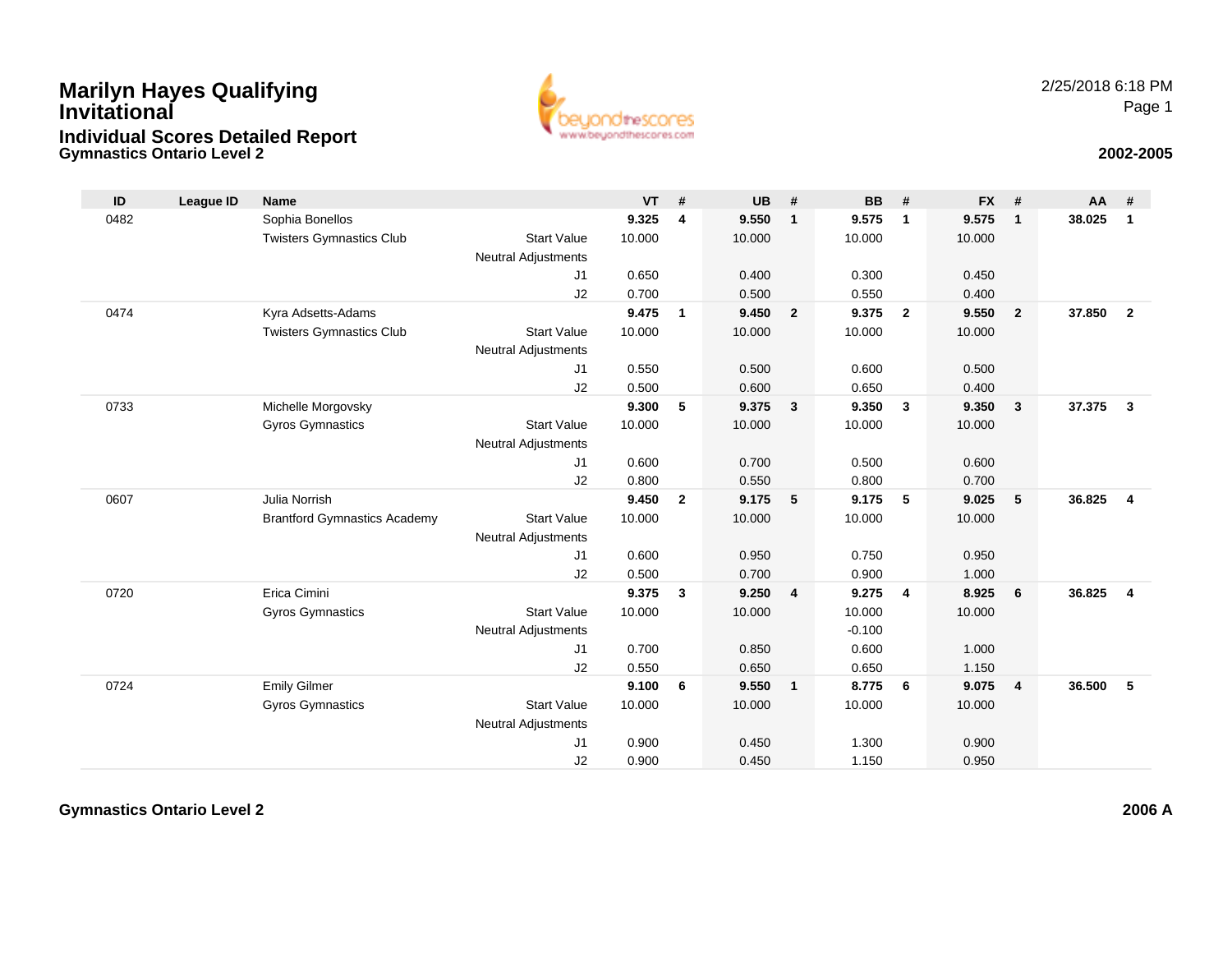| <b>Invitational</b> | Mariiyii nayes Qualiiying                |                            | <b>OtheSCOCES</b>       |                          |              |                          |           |                          |           |                          |          | Page 2                   |
|---------------------|------------------------------------------|----------------------------|-------------------------|--------------------------|--------------|--------------------------|-----------|--------------------------|-----------|--------------------------|----------|--------------------------|
|                     | <b>Individual Scores Detailed Report</b> |                            | www.beyondthescores.com |                          |              |                          |           |                          |           |                          |          |                          |
| ID                  | League ID<br><b>Name</b>                 |                            | <b>VT</b>               | #                        | <b>UB</b>    | $\pmb{\#}$               | <b>BB</b> | #                        | <b>FX</b> | #                        | AA       | #                        |
| 0740                | Natalie Solnik                           |                            | <b>X.XXX</b>            | $\overline{\phantom{a}}$ | <b>X.XXX</b> | $\overline{\phantom{a}}$ | X.XXX     | $\overline{\phantom{a}}$ | X.XXX     | $\overline{\phantom{a}}$ | 0.000    | $\overline{\phantom{a}}$ |
| 0606                | Hannah Knights                           |                            | 9.700                   | $\mathbf{1}$             | 9.500        | $\mathbf{1}$             | 9.525     | $\overline{1}$           | 9.350     | $\overline{2}$           | 38.075   | $\overline{1}$           |
|                     | <b>Brantford Gymnastics Academy</b>      | <b>Start Value</b>         | 10.000                  |                          | 10.000       |                          | 10.000    |                          | 10.000    |                          |          |                          |
|                     |                                          | <b>Neutral Adjustments</b> |                         |                          |              |                          |           |                          |           |                          |          |                          |
|                     |                                          | J1                         | 0.300                   |                          | 0.500        |                          | 0.550     |                          | 0.600     |                          |          |                          |
|                     |                                          | J2                         | 0.300                   |                          | 0.500        |                          | 0.400     |                          | 0.700     |                          |          |                          |
| 0320                | <b>Brooklyn Crandles</b>                 |                            | 9.325                   | $\mathbf{3}$             | 9.050        | $\overline{2}$           | 9.375     | $\overline{2}$           | 9.425     | $\overline{1}$           | 37.175 2 |                          |
|                     | Galaxy                                   | <b>Start Value</b>         | 10.000                  |                          | 10.000       |                          | 10.000    |                          | 10.000    |                          |          |                          |
|                     |                                          | <b>Neutral Adjustments</b> |                         |                          |              |                          |           |                          |           |                          |          |                          |
|                     |                                          | J1                         | 0.750                   |                          | 0.800        |                          | 0.550     |                          | 0.600     |                          |          |                          |
|                     |                                          | J2                         | 0.600                   |                          | 1.100        |                          | 0.700     |                          | 0.550     |                          |          |                          |
| 0545                | Jaycee Mazenauer                         |                            | 9.075                   | 6                        | 8.725        | $\overline{\mathbf{4}}$  | 9.325     | $\mathbf{3}$             | 9.225     | $\mathbf{3}$             | 36.350   | $\mathbf{3}$             |
|                     | <b>Twisters Gymnastics Club</b>          | <b>Start Value</b>         | 10.000                  |                          | 10.000       |                          | 10.000    |                          | 10.000    |                          |          |                          |
|                     |                                          | <b>Neutral Adjustments</b> |                         |                          |              |                          |           |                          |           |                          |          |                          |
|                     |                                          | J1                         | 0.950                   |                          | 1.350        |                          | 0.700     |                          | 0.800     |                          |          |                          |
|                     |                                          | J2                         | 0.900                   |                          | 1.200        |                          | 0.650     |                          | 0.750     |                          |          |                          |
| 0546                | Ella Mazenauer                           |                            | 9.350                   | $\overline{2}$           | 8.925        | $\mathbf{3}$             | 9.125     | $\overline{4}$           | 8.925     | 5                        | 36.325   | 4                        |
|                     | <b>Twisters Gymnastics Club</b>          | <b>Start Value</b>         | 10.000                  |                          | 10.000       |                          | 10.000    |                          | 10.000    |                          |          |                          |
|                     |                                          | <b>Neutral Adjustments</b> |                         |                          |              |                          |           |                          |           |                          |          |                          |
|                     |                                          | J1                         | 0.600                   |                          | 1.050        |                          | 1.000     |                          | 1.200     |                          |          |                          |
|                     |                                          | J2                         | 0.700                   |                          | 1.100        |                          | 0.750     |                          | 0.950     |                          |          |                          |
| 0319                | Ella Bourgeois                           |                            | 8.975                   | $\overline{7}$           | 9.500        | $\mathbf{1}$             | 8.300     | $\overline{7}$           | 9.050     | $\overline{\mathbf{4}}$  | 35.825   | $-5$                     |
|                     | Galaxy                                   | <b>Start Value</b>         | 10.000                  |                          | 10.000       |                          | 10.000    |                          | 10.000    |                          |          |                          |
|                     |                                          | <b>Neutral Adjustments</b> |                         |                          |              |                          | $-0.100$  |                          |           |                          |          |                          |
|                     |                                          | J1                         | 1.000                   |                          | 0.500        |                          | 1.800     |                          | 0.900     |                          |          |                          |
|                     |                                          | J2                         | 1.050                   |                          | 0.500        |                          | 1.400     |                          | 1.000     |                          |          |                          |
| 0919                | <b>Risa Ancker</b>                       |                            | 9.125                   | $\overline{4}$           | 8.250        | 6                        | 8.975     | 5                        | 8.675     | 6                        | 35.025   | $6\overline{6}$          |
|                     | Halton Hills Gymnastic Centre            | <b>Start Value</b>         | 10.000                  |                          | 10.000       |                          | 10.000    |                          | 10.000    |                          |          |                          |
|                     |                                          | <b>Neutral Adjustments</b> |                         |                          |              |                          |           |                          |           |                          |          |                          |
|                     |                                          | J1                         | 0.800                   |                          | 1.900        |                          | 0.900     |                          | 1.400     |                          |          |                          |
|                     |                                          | J2                         | 0.950                   |                          | 1.600        |                          | 1.150     |                          | 1.250     |                          |          |                          |
| 0057                | Sarah Chan                               |                            | 9.100                   | 5                        | 8.350        | 5                        | 8.725     | 6                        | 8.500     | $\overline{7}$           | 34.675   | $\overline{7}$           |
|                     | Birchmount                               | <b>Start Value</b>         | 10.000                  |                          | 10.000       |                          | 10.000    |                          | 10.000    |                          |          |                          |
|                     |                                          | <b>Neutral Adjustments</b> |                         |                          |              |                          |           |                          |           |                          |          |                          |
|                     |                                          | J1                         | 0.900                   |                          | 1.800        |                          | 1.400     |                          | 1.450     |                          |          |                          |
|                     |                                          | J2                         | 0.900                   |                          | 1.500        |                          | 1.150     |                          | 1.550     |                          |          |                          |

# **Marilyn Hayes Qualifying**

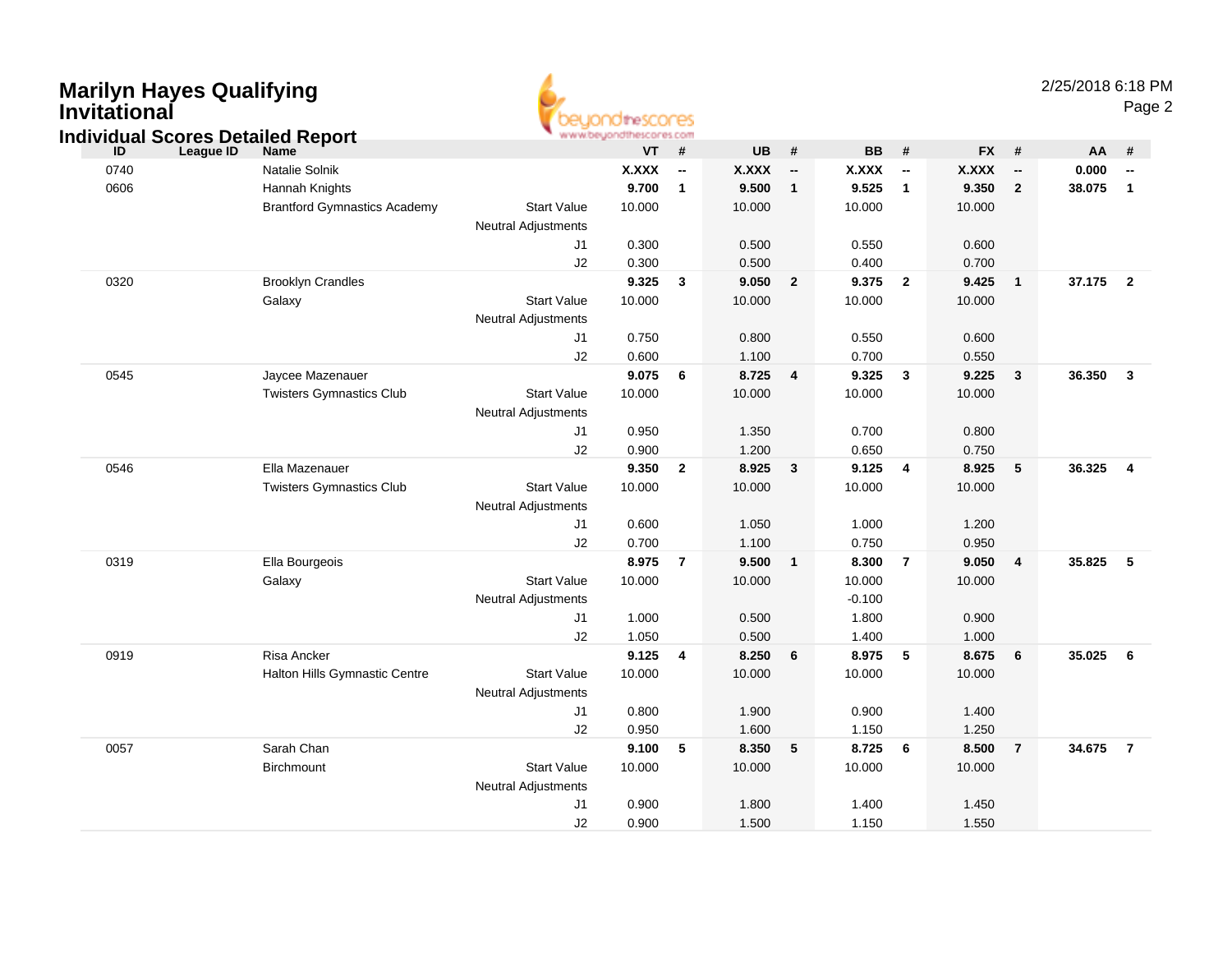## **Gymnastics Ontario Level 2 2006 BMarilyn Hayes Qualifying InvitationalIndividual Scores Detailed Report**



| ID   | <b>League ID</b> | <b>Name</b>                         |                                  | <b>VT</b> | #              | <b>UB</b> | #              | <b>BB</b> | #              | <b>FX</b> | #                       | AA     | #              |
|------|------------------|-------------------------------------|----------------------------------|-----------|----------------|-----------|----------------|-----------|----------------|-----------|-------------------------|--------|----------------|
| 0311 |                  | Akira Kennedy                       |                                  | 9.300     | 3              | 8.950     | 6              | 9.750     | $\mathbf{1}$   | 9.725     | $\mathbf{1}$            | 37.725 | $\mathbf{1}$   |
|      |                  | Galaxy                              | <b>Start Value</b>               | 10.000    |                | 10.000    |                | 10.000    |                | 10.000    |                         |        |                |
|      |                  |                                     | <b>Neutral Adjustments</b>       |           |                |           |                |           |                |           |                         |        |                |
|      |                  |                                     | J1                               | 0.700     |                | 1.100     |                | 0.300     |                | 0.200     |                         |        |                |
|      |                  |                                     | J2                               | 0.700     |                | 1.000     |                | 0.200     |                | 0.350     |                         |        |                |
| 0611 |                  | Meah Mousseau                       |                                  | 9.400     | $\overline{2}$ | 9.100     | 5              | 9.350     | $\overline{2}$ | 9.675     | $\overline{2}$          | 37.525 | $\overline{2}$ |
|      |                  | <b>Brantford Gymnastics Academy</b> | <b>Start Value</b>               | 10.000    |                | 10.000    |                | 10.000    |                | 10.000    |                         |        |                |
|      |                  |                                     | <b>Neutral Adjustments</b>       |           |                |           |                |           |                |           |                         |        |                |
|      |                  |                                     | J <sub>1</sub>                   | 0.600     |                | 0.900     |                | 0.600     |                | 0.350     |                         |        |                |
|      |                  |                                     | J2                               | 0.600     |                | 0.900     |                | 0.700     |                | 0.300     |                         |        |                |
| 0605 |                  | Gina Gibbons                        |                                  | 9.500     | $\mathbf{1}$   | 9.400     | $\mathbf{1}$   | 8.875     | $\overline{7}$ | 9.050     | 5                       | 36.825 | $\mathbf{3}$   |
|      |                  | <b>Brantford Gymnastics Academy</b> | <b>Start Value</b>               | 10.000    |                | 10.000    |                | 10.000    |                | 10.000    |                         |        |                |
|      |                  |                                     | <b>Neutral Adjustments</b><br>J1 | 0.500     |                | 0.500     |                | 1.050     |                | 1.050     |                         |        |                |
|      |                  |                                     | J2                               | 0.500     |                | 0.700     |                | 1.200     |                | 0.850     |                         |        |                |
| 0542 |                  | Abigail Todd                        |                                  | 9.150     | 5              | 9.300     | 3              | 8.950     | 5              | 9.200     | $\mathbf{3}$            | 36.600 | $\overline{4}$ |
|      |                  | <b>Twisters Gymnastics Club</b>     | <b>Start Value</b>               | 10.000    |                | 10.000    |                | 10.000    |                | 10.000    |                         |        |                |
|      |                  |                                     | <b>Neutral Adjustments</b>       |           |                |           |                | $-0.100$  |                |           |                         |        |                |
|      |                  |                                     | J1                               | 0.900     |                | 0.700     |                | 0.950     |                | 0.900     |                         |        |                |
|      |                  |                                     | J2                               | 0.800     |                | 0.700     |                | 0.950     |                | 0.700     |                         |        |                |
| 0318 |                  | <b>Avery Burgess</b>                |                                  | 9.250     | 4              | 9.375     | $\overline{2}$ | 8.750     | 8              | 9.200     | $\overline{\mathbf{3}}$ | 36.575 | 5              |
|      |                  | Galaxy                              | <b>Start Value</b>               | 10.000    |                | 10.000    |                | 10.000    |                | 10.000    |                         |        |                |
|      |                  |                                     | <b>Neutral Adjustments</b>       |           |                |           |                |           |                |           |                         |        |                |
|      |                  |                                     | J <sub>1</sub>                   | 0.700     |                | 0.650     |                | 1.200     |                | 0.800     |                         |        |                |
|      |                  |                                     | J2                               | 0.800     |                | 0.600     |                | 1.300     |                | 0.800     |                         |        |                |
| 0317 |                  | Kiera Gilham                        |                                  | 9.100     | 6              | 9.250     | $\overline{4}$ | 9.050     | $\overline{4}$ | 9.150     | $\overline{4}$          | 36.550 | 6              |
|      |                  | Galaxy                              | <b>Start Value</b>               | 10.000    |                | 10.000    |                | 10.000    |                | 10.000    |                         |        |                |
|      |                  |                                     | <b>Neutral Adjustments</b>       |           |                |           |                |           |                |           |                         |        |                |
|      |                  |                                     | J <sub>1</sub>                   | 0.800     |                | 0.700     |                | 1.100     |                | 0.900     |                         |        |                |
|      |                  |                                     | J2                               | 1.000     |                | 0.800     |                | 0.800     |                | 0.800     |                         |        |                |
| 0914 |                  | Hannah Climaco                      |                                  | 9.100     | 6              | 8.150     | 8              | 8.900     | 6              | 8.600     | 6                       | 34.750 | $\overline{7}$ |
|      |                  | Halton Hills Gymnastic Centre       | <b>Start Value</b>               | 10.000    |                | 10.000    |                | 10.000    |                | 10.000    |                         |        |                |
|      |                  |                                     | <b>Neutral Adjustments</b>       |           |                |           |                |           |                |           |                         |        |                |
|      |                  |                                     | J1                               | 1.000     |                | 2.000     |                | 1.000     |                | 1.300     |                         |        |                |
|      |                  |                                     | J2                               | 0.800     |                | 1.700     |                | 1.200     |                | 1.500     |                         |        |                |
| 0046 |                  | <b>Cellin Francis</b>               |                                  | 8.450     | $\overline{7}$ | 8.700     | $\overline{7}$ | 8.750     | 8              | 8.525     | $\overline{7}$          | 34.425 | 8              |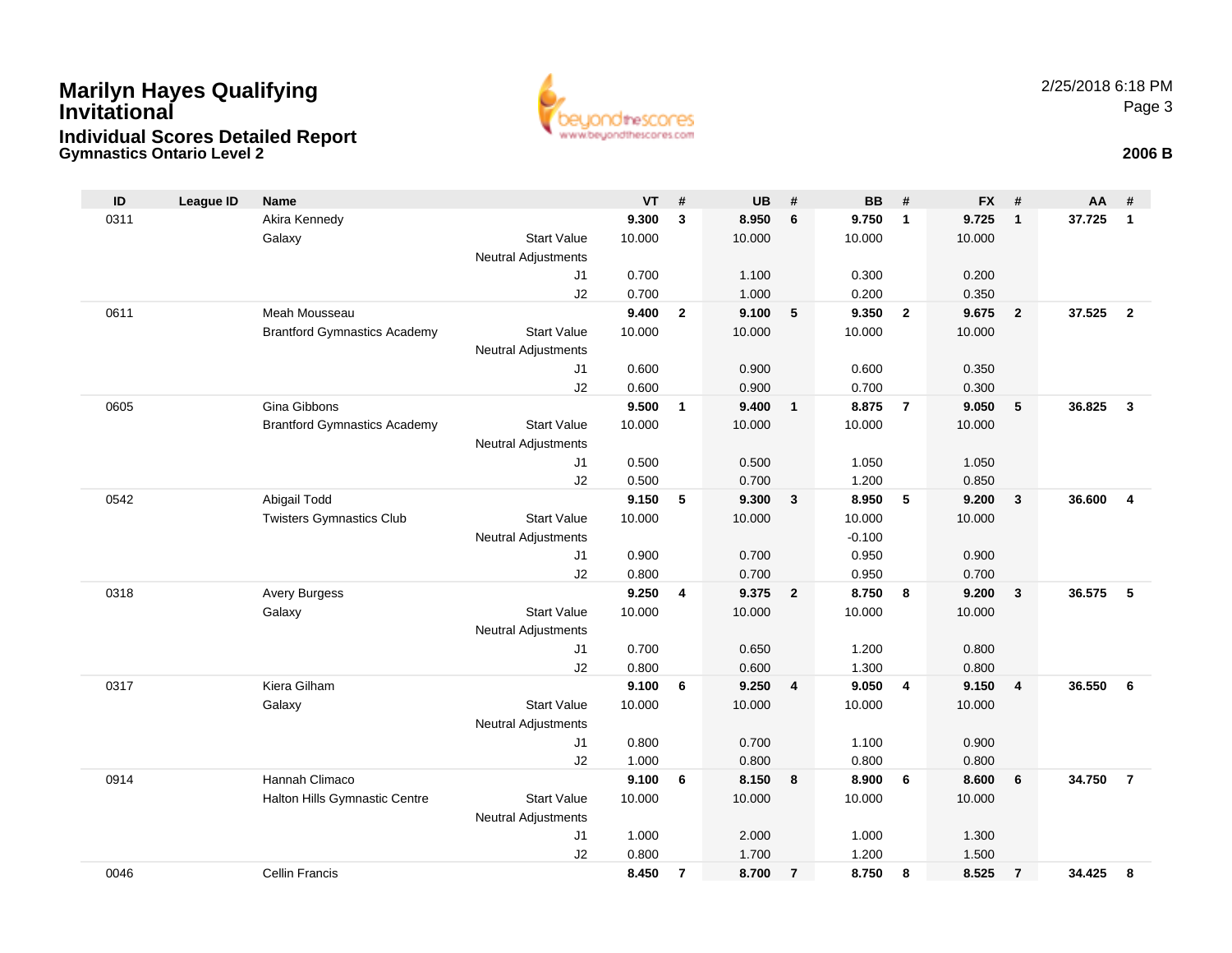| <b>Marilyn Hayes Qualifying</b><br>Invitational<br><b>Individual Scores Detailed Report</b> |                               |                            | theSCOCES |        |    |        |     |        |   | 2/25/2018 6:18 PM | Page 4 |
|---------------------------------------------------------------------------------------------|-------------------------------|----------------------------|-----------|--------|----|--------|-----|--------|---|-------------------|--------|
|                                                                                             | Birchmount                    | <b>Start Value</b>         | 10.000    | 10.000 |    | 10.000 |     | 10.000 |   |                   |        |
|                                                                                             |                               | <b>Neutral Adjustments</b> |           |        |    |        |     |        |   |                   |        |
|                                                                                             |                               | J1                         | 1.500     | 1.200  |    | 1.300  |     | 1.600  |   |                   |        |
|                                                                                             |                               | J2                         | 1.600     | 1.400  |    | 1.200  |     | 1.350  |   |                   |        |
| 0922                                                                                        | Isabella Sirianni             |                            | 8.400 8   | 7.450  | -9 | 9.075  | - 3 | 7.900  | 8 | 32.825            | - 9    |
|                                                                                             | Halton Hills Gymnastic Centre | <b>Start Value</b>         | 10.000    | 10.000 |    | 10.000 |     | 10.000 |   |                   |        |
|                                                                                             |                               | <b>Neutral Adjustments</b> |           |        |    |        |     |        |   |                   |        |
|                                                                                             |                               | J1                         | 1.600     | 2.500  |    | 0.800  |     | 2.150  |   |                   |        |
|                                                                                             |                               | J2                         | 1.600     | 2.600  |    | 1.050  |     | 2.050  |   |                   |        |

#### **Gymnastics Ontario Level 2**

| ID   | League ID | <b>Name</b>                        |                            | <b>VT</b> | #              | <b>UB</b> | #                       | <b>BB</b> | #                       | <b>FX</b> | #              | <b>AA</b> | #                       |
|------|-----------|------------------------------------|----------------------------|-----------|----------------|-----------|-------------------------|-----------|-------------------------|-----------|----------------|-----------|-------------------------|
| 0107 |           | Melissa Orofiamma                  |                            | 9.150     | 4              | 9.425     | $\mathbf{1}$            | 9.375     | $\overline{2}$          | 9.350     | 3              | 37.300    | 1                       |
|      |           | <b>Shenderey Gymnastics Centre</b> | <b>Start Value</b>         | 10.000    |                | 10.000    |                         | 10.000    |                         | 10.000    |                |           |                         |
|      |           |                                    | <b>Neutral Adjustments</b> |           |                |           |                         |           |                         |           |                |           |                         |
|      |           |                                    | J1                         | 0.900     |                | 0.600     |                         | 0.750     |                         | 0.550     |                |           |                         |
|      |           |                                    | J2                         | 0.800     |                | 0.550     |                         | 0.500     |                         | 0.750     |                |           |                         |
| 0439 |           | Kalli Wagner                       |                            | 9.250     | $\overline{2}$ | 9.100     | $\overline{\mathbf{3}}$ | 9.250     | $\mathbf{3}$            | 9.675     | $\overline{1}$ | 37.275    | $\overline{2}$          |
|      |           | <b>Infinity Gymnastics Centre</b>  | <b>Start Value</b>         | 10.000    |                | 10.000    |                         | 10.000    |                         | 10.000    |                |           |                         |
|      |           |                                    | Neutral Adjustments        |           |                |           |                         |           |                         |           |                |           |                         |
|      |           |                                    | J1                         | 0.800     |                | 1.000     |                         | 0.700     |                         | 0.300     |                |           |                         |
|      |           |                                    | J2                         | 0.700     |                | 0.800     |                         | 0.800     |                         | 0.350     |                |           |                         |
| 0727 |           | Mae Jilesen Hancock                |                            | 9.300     | 1              | 9.325     | $\overline{2}$          | 9.375     | $\overline{2}$          | 9.175     | $\overline{4}$ | 37.175    | 3                       |
|      |           | <b>Gyros Gymnastics</b>            | <b>Start Value</b>         | 10.000    |                | 10.000    |                         | 10.000    |                         | 10.000    |                |           |                         |
|      |           |                                    | <b>Neutral Adjustments</b> |           |                |           |                         |           |                         |           |                |           |                         |
|      |           |                                    | J1                         | 0.600     |                | 0.600     |                         | 0.700     |                         | 0.850     |                |           |                         |
|      |           |                                    | J2                         | 0.800     |                | 0.750     |                         | 0.550     |                         | 0.800     |                |           |                         |
| 0441 |           | <b>Charlotte Glover</b>            |                            | 9.050     | 5              | 8.450     | 6                       | 9.475     | $\overline{\mathbf{1}}$ | 9.425     | $\overline{2}$ | 36,400    | $\overline{\mathbf{4}}$ |
|      |           | <b>Infinity Gymnastics Centre</b>  | <b>Start Value</b>         | 10.000    |                | 10.000    |                         | 10.000    |                         | 10.000    |                |           |                         |
|      |           |                                    | <b>Neutral Adjustments</b> |           |                |           |                         |           |                         |           |                |           |                         |
|      |           |                                    | J1                         | 0.900     |                | 1.700     |                         | 0.500     |                         | 0.500     |                |           |                         |
|      |           |                                    | J2                         | 1.000     |                | 1.400     |                         | 0.550     |                         | 0.650     |                |           |                         |
| 0549 |           | Ruby Dickinson                     |                            | 9.250     | $\overline{2}$ | 8.775     | $-5$                    | 9.150     | $\overline{4}$          | 9.025     | 5              | 36.200    | 5                       |
|      |           | <b>Twisters Gymnastics Club</b>    | <b>Start Value</b>         | 10.000    |                | 10.000    |                         | 10.000    |                         | 10.000    |                |           |                         |
|      |           |                                    | <b>Neutral Adjustments</b> |           |                |           |                         | $-0.100$  |                         |           |                |           |                         |
|      |           |                                    | J <sub>1</sub>             | 0.700     |                | 1.250     |                         | 0.850     |                         | 0.950     |                |           |                         |
|      |           |                                    | J2                         | 0.800     |                | 1.200     |                         | 0.650     |                         | 1.000     |                |           |                         |
| 0711 |           | <b>Madeline Salmons</b>            |                            | 9.050     | 5              | 9.075     | 4                       | 8.725     | 6                       | 8.850     | 6              | 35.700    | 6                       |
|      |           |                                    |                            |           |                |           |                         |           |                         |           |                |           |                         |

**2007 A**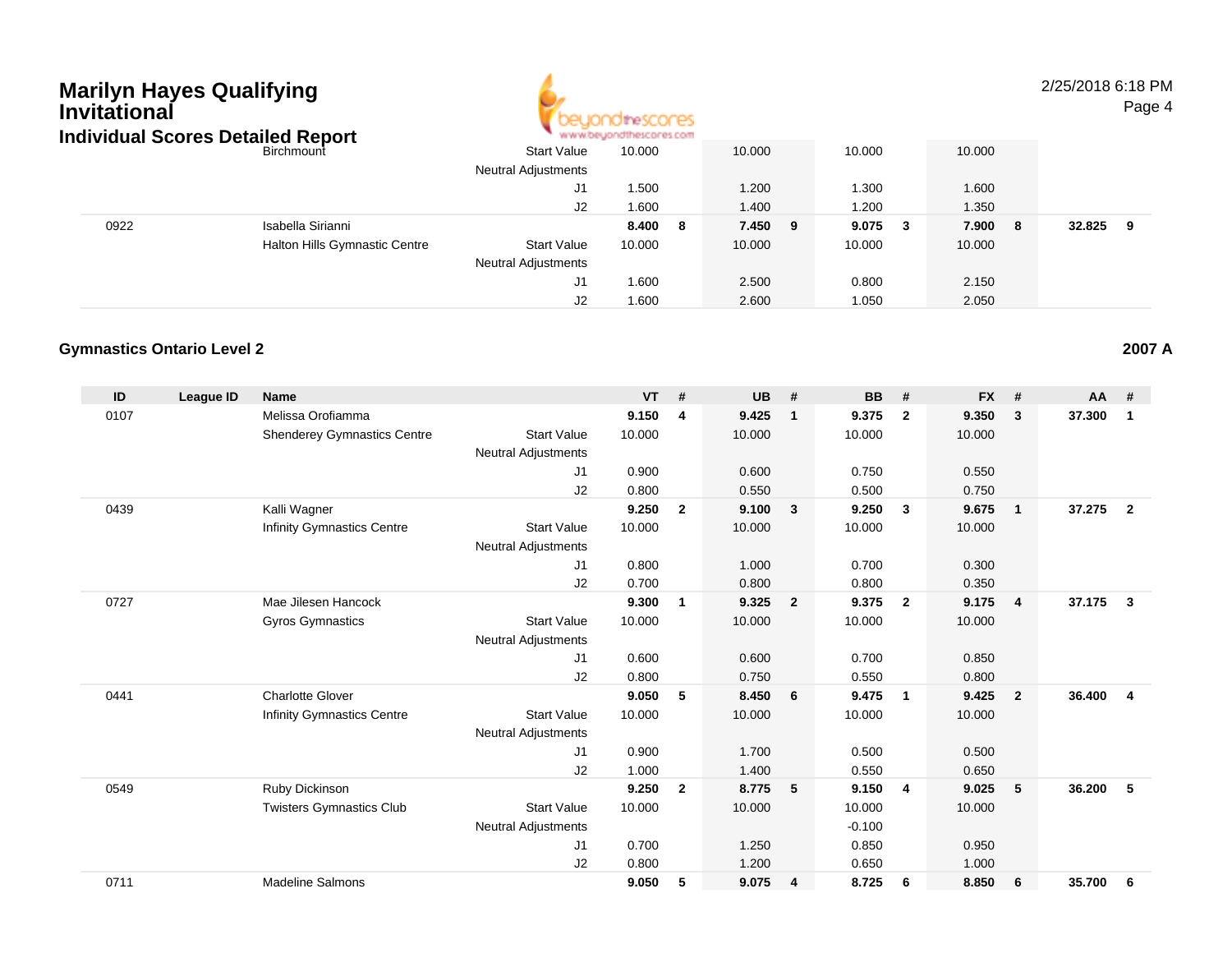

2/25/2018 6:18 PMPage 5

| idividual Scores Detalled Report |                                      |                            | ALALAM DRATCH JOSE MOTOR AD FOLLE |     |         |        |                |         |                |        |                |
|----------------------------------|--------------------------------------|----------------------------|-----------------------------------|-----|---------|--------|----------------|---------|----------------|--------|----------------|
|                                  | Gyros Gymnastics                     | <b>Start Value</b>         | 10.000                            |     | 10.000  | 10.000 |                | 10.000  |                |        |                |
|                                  |                                      | <b>Neutral Adjustments</b> |                                   |     |         |        |                |         |                |        |                |
|                                  |                                      | J1                         | 1.000                             |     | 0.900   | 1.500  |                | 1.150   |                |        |                |
|                                  |                                      | J2                         | 0.900                             |     | 0.950   | 1.050  |                | 1.150   |                |        |                |
| 0557                             | Mia Atwood                           |                            | 9.225                             | 3   | 8.425 7 | 8.850  | -5             | 8.525   | $\overline{7}$ | 35.025 | $\overline{7}$ |
|                                  | <b>Twisters Gymnastics Club</b>      | <b>Start Value</b>         | 10.000                            |     | 10.000  | 10.000 |                | 10.000  |                |        |                |
|                                  |                                      | <b>Neutral Adjustments</b> |                                   |     |         |        |                |         |                |        |                |
|                                  |                                      | J1                         | 0.750                             |     | 1.450   | 1.200  |                | 1.400   |                |        |                |
|                                  |                                      | J2                         | 0.800                             |     | 1.700   | 1.100  |                | 1.550   |                |        |                |
| 0917                             | Meghan Burt                          |                            | 8.850                             | - 6 | 7.675 8 | 8.675  | $\overline{7}$ | 7.875 8 |                | 33.075 | - 8            |
|                                  | <b>Halton Hills Gymnastic Centre</b> | <b>Start Value</b>         | 10.000                            |     | 10.000  | 10.000 |                | 10.000  |                |        |                |
|                                  |                                      | <b>Neutral Adjustments</b> |                                   |     |         |        |                |         |                |        |                |
|                                  |                                      | J <sub>1</sub>             | 1.100                             |     | 2.450   | 1.200  |                | 2.200   |                |        |                |
|                                  |                                      | J2                         | 1.200                             |     | 2.200   | 1.450  |                | 2.050   |                |        |                |

### **Gymnastics Ontario Level 2**

| ID   | League ID | Name                            |                            | <b>VT</b> | #              | <b>UB</b> | #              | <b>BB</b> | #                       | <b>FX</b> | -#                      | AA     | -#             |
|------|-----------|---------------------------------|----------------------------|-----------|----------------|-----------|----------------|-----------|-------------------------|-----------|-------------------------|--------|----------------|
| 0830 |           | Ryann Learn                     |                            | 9.350     | $\mathbf{2}$   | 9.325     | $\mathbf{1}$   | 9.500     | $\overline{\mathbf{2}}$ | 9.425     | $\overline{\mathbf{2}}$ | 37.600 | $\mathbf{1}$   |
|      |           | Niagara Falls Lightning         | <b>Start Value</b>         | 10.000    |                | 10.000    |                | 10.000    |                         | 10.000    |                         |        |                |
|      |           |                                 | Neutral Adjustments        |           |                |           |                |           |                         |           |                         |        |                |
|      |           |                                 | J <sub>1</sub>             | 0.600     |                | 0.650     |                | 0.600     |                         | 0.500     |                         |        |                |
|      |           |                                 | J <sub>2</sub>             | 0.700     |                | 0.700     |                | 0.400     |                         | 0.650     |                         |        |                |
| 0334 |           | Mia Sandy                       |                            | 9.350     | $\overline{2}$ | 8.950     | $\overline{4}$ | 9.625     | $\mathbf{1}$            | 9.500     | $\mathbf{1}$            | 37.425 | $\overline{2}$ |
|      |           | Galaxy                          | <b>Start Value</b>         | 10.000    |                | 10.000    |                | 10.000    |                         | 10.000    |                         |        |                |
|      |           |                                 | <b>Neutral Adjustments</b> |           |                |           |                |           |                         |           |                         |        |                |
|      |           |                                 | J <sub>1</sub>             | 0.600     |                | 1.100     |                | 0.450     |                         | 0.450     |                         |        |                |
|      |           |                                 | J2                         | 0.700     |                | 1.000     |                | 0.300     |                         | 0.550     |                         |        |                |
| 0829 |           | River Learn                     |                            | 9.300     | 4              | 8.700     | 5              | 9.400     | $\mathbf{3}$            | 9.125     | $\overline{\mathbf{3}}$ | 36.525 | $\mathbf{3}$   |
|      |           | Niagara Falls Lightning         | <b>Start Value</b>         | 10.000    |                | 10.000    |                | 10.000    |                         | 10.000    |                         |        |                |
|      |           |                                 | Neutral Adjustments        |           |                |           |                |           |                         |           |                         |        |                |
|      |           |                                 | J1                         | 0.750     |                | 1.200     |                | 0.600     |                         | 0.800     |                         |        |                |
|      |           |                                 | J2                         | 0.650     |                | 1.400     |                | 0.600     |                         | 0.950     |                         |        |                |
| 0544 |           | <b>Avery Mercer</b>             |                            | 9.325     | 3              | 8.700     | 5              | 9.500     | $\overline{2}$          | 8.825     | $5^{\circ}$             | 36.350 | $\overline{4}$ |
|      |           | <b>Twisters Gymnastics Club</b> | <b>Start Value</b>         | 10.000    |                | 10.000    |                | 10.000    |                         | 10.000    |                         |        |                |
|      |           |                                 | <b>Neutral Adjustments</b> |           |                |           |                |           |                         |           |                         |        |                |
|      |           |                                 | J <sub>1</sub>             | 0.650     |                | 1.200     |                | 0.600     |                         | 1.300     |                         |        |                |
|      |           |                                 | J <sub>2</sub>             | 0.700     |                | 1.400     |                | 0.400     |                         | 1.050     |                         |        |                |
| 0322 |           | Ayana Horan                     |                            | 8.900     | 6              | 8.975     | 3              | 9.250     | -4                      | 9.000     | $\overline{4}$          | 36.125 | 5              |

**2007 B**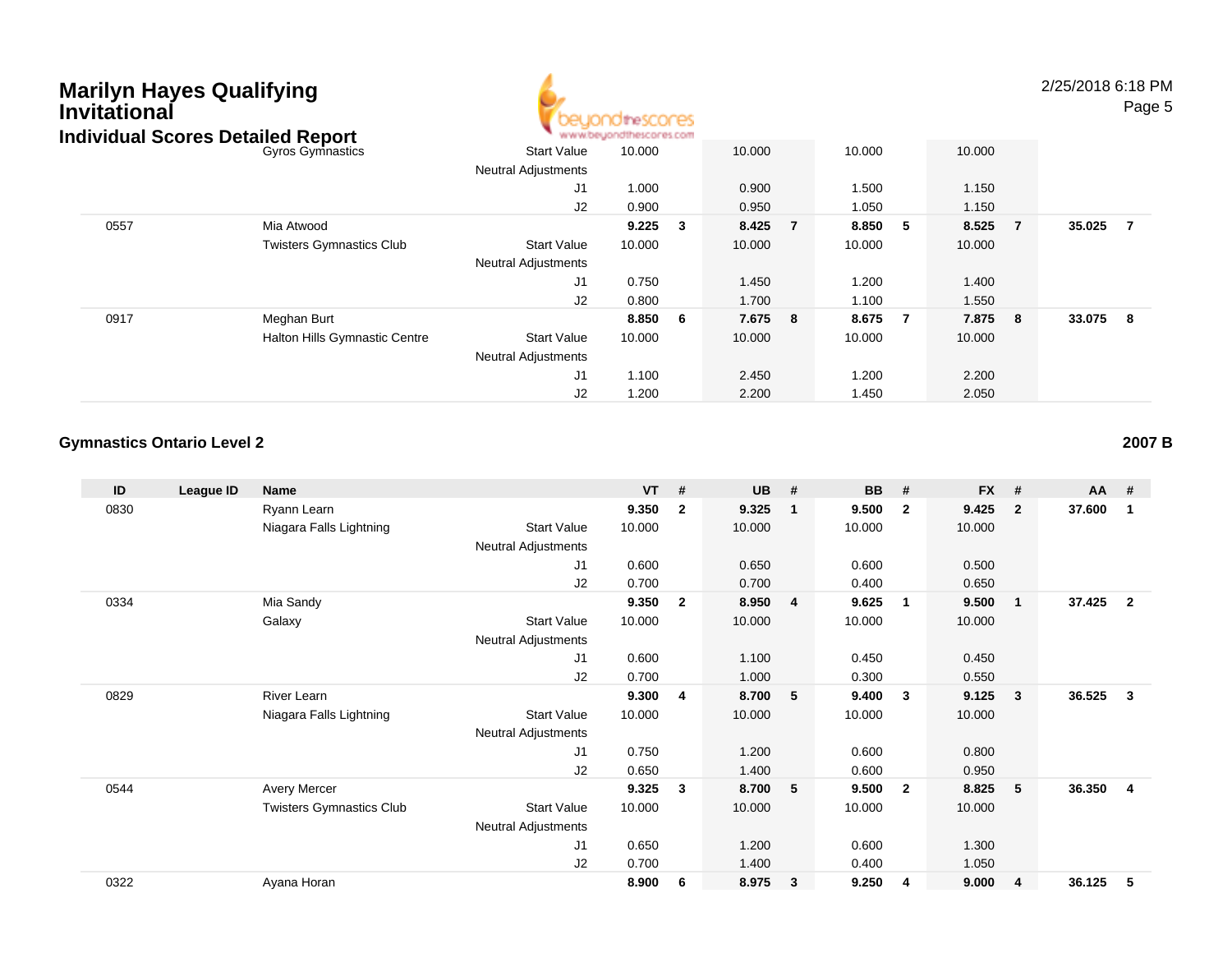| Marilyn Hayes Qualifying<br>Invitational<br><b>Individual Scores Detailed Report</b> |                                 |                                                  | OtheSCOCES<br>www.beyondthescores.com |                         |        |                |          |     |        |                | 2/25/2018 6:18 PM | Page 6         |
|--------------------------------------------------------------------------------------|---------------------------------|--------------------------------------------------|---------------------------------------|-------------------------|--------|----------------|----------|-----|--------|----------------|-------------------|----------------|
|                                                                                      | Galaxy                          | <b>Start Value</b>                               | 10.000                                |                         | 10.000 |                | 10.000   |     | 10.000 |                |                   |                |
|                                                                                      |                                 | Neutral Adjustments                              |                                       |                         |        |                |          |     |        |                |                   |                |
|                                                                                      |                                 | J <sub>1</sub>                                   | 1.200                                 |                         | 0.900  |                | 0.650    |     | 0.950  |                |                   |                |
|                                                                                      |                                 | J2                                               | 1.000                                 |                         | 1.150  |                | 0.850    |     | 1.050  |                |                   |                |
| 0042                                                                                 | <b>Charlotte Peng</b>           |                                                  | 9.075                                 | -5                      | 9.000  | $\overline{2}$ | 8.925    | - 6 | 8.775  | 6              | 35.775            | 6              |
|                                                                                      | Birchmount                      | <b>Start Value</b>                               | 10.000                                |                         | 10.000 |                | 10.000   |     | 10.000 |                |                   |                |
|                                                                                      |                                 | Neutral Adjustments                              |                                       |                         |        |                |          |     |        |                |                   |                |
|                                                                                      |                                 | J1                                               | 0.850                                 |                         | 1.050  |                | 1.200    |     | 1.100  |                |                   |                |
|                                                                                      |                                 | J2                                               | 1.000                                 |                         | 0.950  |                | 0.950    |     | 1.350  |                |                   |                |
| 0832                                                                                 | <b>Emily Robertson</b>          |                                                  | 9.375                                 | $\overline{\mathbf{1}}$ | 8.300  | 6              | 9.000    | -5  | 8.400  | $\overline{7}$ | 35.075            | $\overline{7}$ |
|                                                                                      | <b>Twisters Gymnastics Club</b> | <b>Start Value</b><br><b>Neutral Adjustments</b> | 10.000                                |                         | 10.000 |                | 10.000   |     | 10.000 |                |                   |                |
|                                                                                      |                                 | J1                                               | 0.650                                 |                         | 1.600  |                | 1.200    |     | 1.550  |                |                   |                |
|                                                                                      |                                 | J2                                               | 0.600                                 |                         | 1.800  |                | 0.800    |     | 1.650  |                |                   |                |
| 0920                                                                                 | Julia Zych                      |                                                  | 8.125                                 | -7                      | 7.700  | $\overline{7}$ | 8.100    | -7  | 7.250  | 8              | 31.175            | 8              |
|                                                                                      | Halton Hills Gymnastic Centre   | <b>Start Value</b>                               | 10.000                                |                         | 10.000 |                | 10.000   |     | 10.000 |                |                   |                |
|                                                                                      |                                 | Neutral Adjustments                              |                                       |                         |        |                | $-0.100$ |     |        |                |                   |                |
|                                                                                      |                                 | J1                                               | 1.800                                 |                         | 2.400  |                | 1.700    |     | 2.650  |                |                   |                |
|                                                                                      |                                 | J2                                               | 1.950                                 |                         | 2.200  |                | 1.900    |     | 2.850  |                |                   |                |

## **Gymnastics Ontario Level 2**

| ID   | League ID | Name                               |                            | <b>VT</b> | #                       | <b>UB</b> | #                       | <b>BB</b> | #  | <b>FX</b> | #              | $AA$ # |                |
|------|-----------|------------------------------------|----------------------------|-----------|-------------------------|-----------|-------------------------|-----------|----|-----------|----------------|--------|----------------|
| 0089 |           | Julia Konovalov                    |                            | 9.300     | $\overline{\mathbf{2}}$ | 9.450     | - 1                     | 9.625     | -1 | 9.675     |                | 38.050 |                |
|      |           | <b>Shenderey Gymnastics Centre</b> | <b>Start Value</b>         | 10.000    |                         | 10.000    |                         | 10.000    |    | 10.000    |                |        |                |
|      |           |                                    | <b>Neutral Adjustments</b> |           |                         |           |                         |           |    |           |                |        |                |
|      |           |                                    | J <sub>1</sub>             | 0.700     |                         | 0.400     |                         | 0.250     |    | 0.350     |                |        |                |
|      |           |                                    | J <sub>2</sub>             | 0.700     |                         | 0.700     |                         | 0.500     |    | 0.300     |                |        |                |
| 0081 |           | Fiona Tully                        |                            | 9.025     | 5                       | 9.400     | $\overline{\mathbf{2}}$ | 9.425     | 3  | 9.575     | $\overline{2}$ | 37.425 | $\overline{2}$ |
|      |           | <b>Shenderey Gymnastics Centre</b> | <b>Start Value</b>         | 10.000    |                         | 10.000    |                         | 10.000    |    | 10.000    |                |        |                |
|      |           |                                    | <b>Neutral Adjustments</b> |           |                         |           |                         |           |    |           |                |        |                |
|      |           |                                    | J <sub>1</sub>             | 0.900     |                         | 0.600     |                         | 0.500     |    | 0.400     |                |        |                |
|      |           |                                    | J2                         | 1.050     |                         | 0.600     |                         | 0.650     |    | 0.450     |                |        |                |
| 0773 |           | Madilyn Hodgson                    |                            | 9.000     | - 6                     | 9.350     | $\overline{\mathbf{3}}$ | 9.050     | -4 | 9.400     | 3              | 36.800 | 3              |
|      |           | Kitchener-Waterloo Gymnastics      | <b>Start Value</b>         | 10.000    |                         | 10.000    |                         | 10.000    |    | 10.000    |                |        |                |
|      |           |                                    | <b>Neutral Adjustments</b> |           |                         |           |                         | $-0.100$  |    |           |                |        |                |
|      |           |                                    | J1                         | 0.900     |                         | 0.650     |                         | 0.900     |    | 0.550     |                |        |                |
|      |           |                                    | J2                         | 1.100     |                         | 0.650     |                         | 0.800     |    | 0.650     |                |        |                |
| 0553 |           | <b>Abby Chalmers</b>               |                            | 9.350     |                         | 9.050     | -5                      | 9.425     | 3  | 8.925     | 5              | 36.750 | 4              |

**2008 A**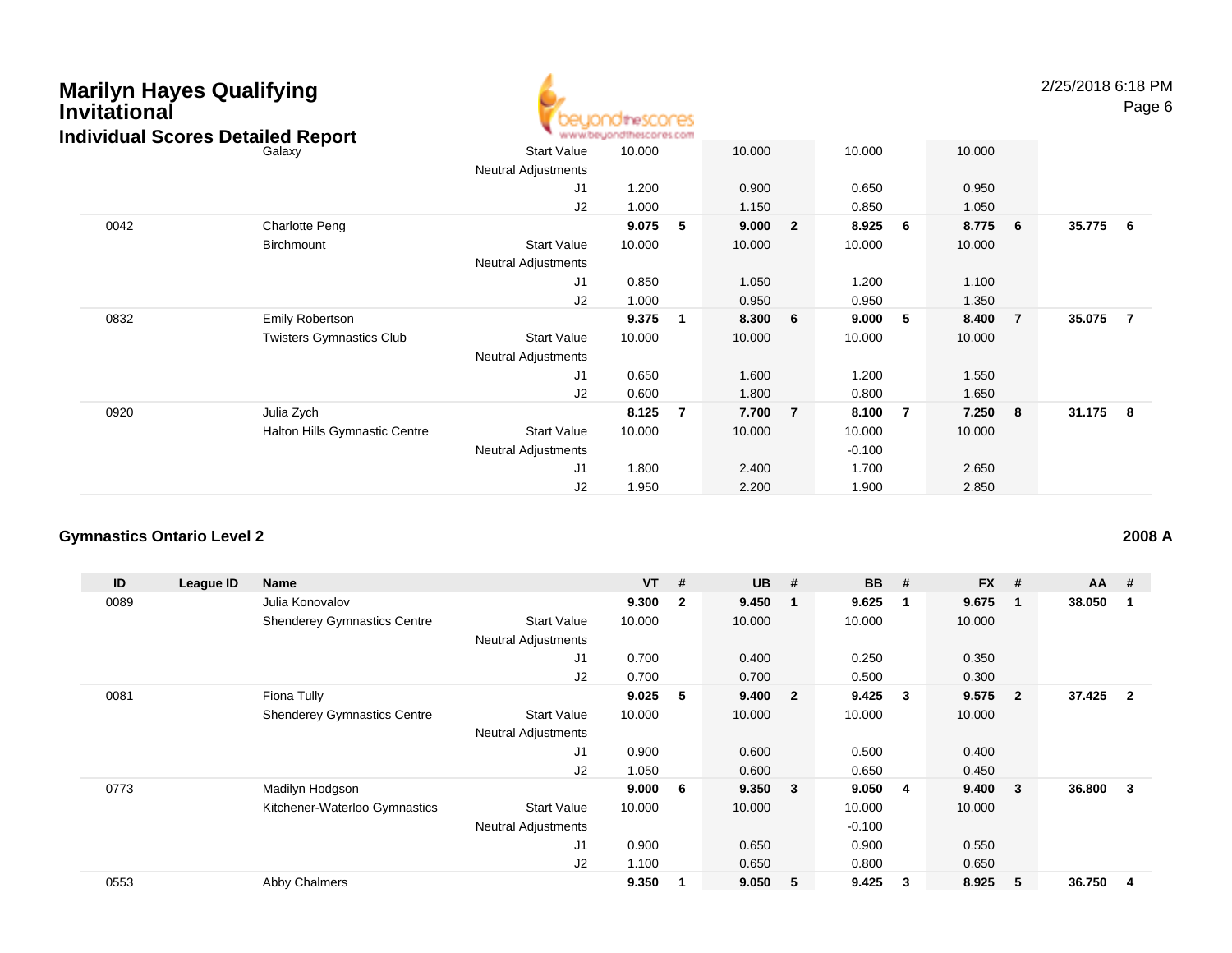

2/25/2018 6:18 PM

Page 7

|      | idividual Scores Detailed Report |                            | a a ann an An an ann an an An Ann a |                |        |   |          |                |        |                         |          |                         |
|------|----------------------------------|----------------------------|-------------------------------------|----------------|--------|---|----------|----------------|--------|-------------------------|----------|-------------------------|
|      | <b>Twisters Gymnastics Club</b>  | <b>Start Value</b>         | 10.000                              |                | 10.000 |   | 10.000   |                | 10.000 |                         |          |                         |
|      |                                  | <b>Neutral Adjustments</b> |                                     |                |        |   |          |                |        |                         |          |                         |
|      |                                  | J1                         | 0.600                               |                | 1.100  |   | 0.500    |                | 1.000  |                         |          |                         |
|      |                                  | J2                         | 0.700                               |                | 0.800  |   | 0.650    |                | 1.150  |                         |          |                         |
| 0004 | Isabella Martinez Aguilar        |                            | 9.150                               | 3              | 9.250  | 4 | 8.975    | 5              | 8.175  | $\overline{7}$          | 35.550 5 |                         |
|      | Birchmount                       | <b>Start Value</b>         | 10.000                              |                | 10.000 |   | 10.000   |                | 10.000 |                         |          |                         |
|      |                                  | <b>Neutral Adjustments</b> |                                     |                |        |   | $-0.100$ |                |        |                         |          |                         |
|      |                                  | J1                         | 0.800                               |                | 0.700  |   | 1.000    |                | 1.700  |                         |          |                         |
|      |                                  | J2                         | 0.900                               |                | 0.800  |   | 0.850    |                | 1.950  |                         |          |                         |
| 0921 | Vivian Bannister                 |                            | 9.075                               | 4              | 8.300  | 7 | 8.675    | $\overline{7}$ | 8.375  | $6\overline{6}$         | 34.425 6 |                         |
|      | Halton Hills Gymnastic Centre    | <b>Start Value</b>         | 10.000                              |                | 10.000 |   | 10.000   |                | 10.000 |                         |          |                         |
|      |                                  | <b>Neutral Adjustments</b> |                                     |                |        |   | $-0.100$ |                |        |                         |          |                         |
|      |                                  | J1                         | 0.850                               |                | 1.600  |   | 1.200    |                | 1.700  |                         |          |                         |
|      |                                  | J2                         | 1.000                               |                | 1.800  |   | 1.250    |                | 1.550  |                         |          |                         |
| 0682 | <b>Lily Reile</b>                |                            | 6.450                               | 9              | 9.000  | 6 | 9.500    | $\overline{2}$ | 9.075  | $\overline{\mathbf{4}}$ | 34.025   | $\overline{7}$          |
|      | Niagara Falls Lightning          | <b>Start Value</b>         | 10.000                              |                | 10.000 |   | 10.000   |                | 10.000 |                         |          |                         |
|      |                                  | <b>Neutral Adjustments</b> |                                     |                |        |   |          |                |        |                         |          |                         |
|      |                                  | J1                         | 3.500                               |                | 0.900  |   | 0.350    |                | 1.000  |                         |          |                         |
|      |                                  | J2                         | 3.600                               |                | 1.100  |   | 0.650    |                | 0.850  |                         |          |                         |
| 0049 | Naomi Yoshida                    |                            | 8.825                               | $\overline{7}$ | 6.900  | 9 | 8.875    | 6              | 7.800  | $\overline{\mathbf{9}}$ | 32.400   | $\overline{\mathbf{8}}$ |
|      | Birchmount                       | <b>Start Value</b>         | 10.000                              |                | 10.000 |   | 10.000   |                | 10.000 |                         |          |                         |
|      |                                  | <b>Neutral Adjustments</b> |                                     |                |        |   |          |                |        |                         |          |                         |
|      |                                  | J1                         | 1.050                               |                | 3.200  |   | 1.350    |                | 2.300  |                         |          |                         |
|      |                                  | J2                         | 1.300                               |                | 3.000  |   | 0.900    |                | 2.100  |                         |          |                         |
| 0037 | Thea Yeung                       |                            | 8.650                               | 8              | 7.925  | 8 | 7.700    | 8              | 7.825  | 8                       | 32.100 9 |                         |
|      | Birchmount                       | <b>Start Value</b>         | 10.000                              |                | 10.000 |   | 10.000   |                | 10.000 |                         |          |                         |
|      |                                  | <b>Neutral Adjustments</b> |                                     |                |        |   |          |                |        |                         |          |                         |
|      |                                  | J1                         | 1.400                               |                | 2.150  |   | 2.350    |                | 2.150  |                         |          |                         |
|      |                                  | J2                         | 1.300                               |                | 2.000  |   | 2.250    |                | 2.200  |                         |          |                         |
|      |                                  |                            |                                     |                |        |   |          |                |        |                         |          |                         |

#### **Gymnastics Ontario Level 2**

| ID   | League ID | Name                                |                            | VT     | # | <b>UB</b> | # | <b>BB</b> # |   | $FX$ # | $AA$ # |   |
|------|-----------|-------------------------------------|----------------------------|--------|---|-----------|---|-------------|---|--------|--------|---|
| 0612 |           | Larissa Wilmer                      |                            | 9.675  |   | 9.325     | 2 | 9.525       |   | 9.350  | 37.875 |   |
|      |           | <b>Brantford Gymnastics Academy</b> | <b>Start Value</b>         | 10.000 |   | 10.000    |   | 10.000      |   | 10.000 |        |   |
|      |           |                                     | <b>Neutral Adjustments</b> |        |   |           |   |             |   |        |        |   |
|      |           |                                     | ັບ                         | 0.300  |   | 0.650     |   | 0.400       |   | 0.700  |        |   |
|      |           |                                     | J2                         | 0.350  |   | 0.700     |   | 0.550       |   | 0.600  |        |   |
| 0328 |           | Teharrah Rennehan-Ducharme          |                            | 9.250  | 4 | 9.700     |   | 9.450       | 3 | 9.400  | 37,800 | 2 |

**2008 B**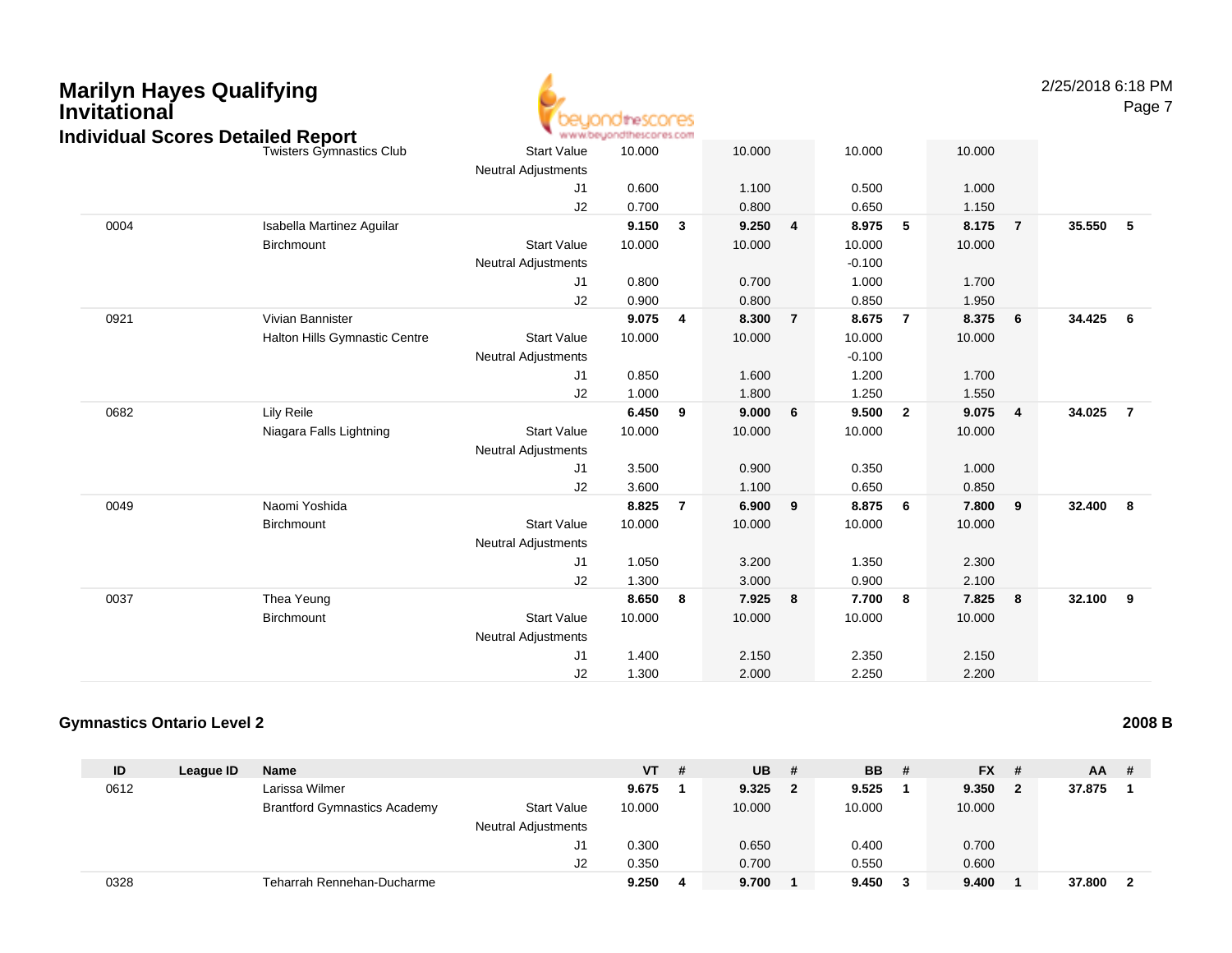| Marilyn Hayes Qualifying<br>Invitational | <b>Individual Scores Detailed Report</b> |                                                  | idtrescores<br>www.beyondthescores.com |                |        |                |          |                |        |                         | 2/25/2018 6:18 PM | Page 8                  |
|------------------------------------------|------------------------------------------|--------------------------------------------------|----------------------------------------|----------------|--------|----------------|----------|----------------|--------|-------------------------|-------------------|-------------------------|
|                                          | Galaxy                                   | <b>Start Value</b><br><b>Neutral Adjustments</b> | 10.000                                 |                | 10.000 |                | 10.000   |                | 10.000 |                         |                   |                         |
|                                          |                                          | J <sub>1</sub>                                   | 0.600                                  |                | 0.300  |                | 0.450    |                | 0.600  |                         |                   |                         |
|                                          |                                          | J2                                               | 0.900                                  |                | 0.300  |                | 0.650    |                | 0.600  |                         |                   |                         |
| 0327                                     | Ada Fleetwood                            |                                                  | 9.225                                  | 5              | 9.250  | 3              | 9.150    | 5              | 9.325  | 3                       | 36.950            | $\overline{\mathbf{3}}$ |
|                                          | Galaxy                                   | <b>Start Value</b>                               | 10.000                                 |                | 10.000 |                | 10.000   |                | 10.000 |                         |                   |                         |
|                                          |                                          | <b>Neutral Adjustments</b>                       |                                        |                |        |                |          |                |        |                         |                   |                         |
|                                          |                                          | J1                                               | 0.750                                  |                | 0.600  |                | 0.850    |                | 0.750  |                         |                   |                         |
|                                          |                                          | J2                                               | 0.800                                  |                | 0.900  |                | 0.850    |                | 0.600  |                         |                   |                         |
| 0329                                     | Cassidy Bull                             |                                                  | 9.325                                  | $\overline{2}$ | 9.000  | $\overline{4}$ | 9.275    | $\overline{4}$ | 9.025  | 6                       | 36.625            | $\overline{4}$          |
|                                          | Galaxy                                   | <b>Start Value</b>                               | 10.000                                 |                | 10.000 |                | 10.000   |                | 10.000 |                         |                   |                         |
|                                          |                                          | Neutral Adjustments                              |                                        |                |        |                |          |                |        |                         |                   |                         |
|                                          |                                          | J1                                               | 0.650                                  |                | 1.000  |                | 0.800    |                | 0.900  |                         |                   |                         |
|                                          |                                          | J2                                               | 0.700                                  |                | 1.000  |                | 0.650    |                | 1.050  |                         |                   |                         |
| 0313                                     | <b>Hope Shetler</b>                      |                                                  | 8.800                                  | $\overline{7}$ | 8.800  | 6              | 9.500    | $\overline{2}$ | 9.150  | 5                       | 36.250            | -5                      |
|                                          | Galaxy                                   | <b>Start Value</b>                               | 10.000                                 |                | 10.000 |                | 10.000   |                | 10.000 |                         |                   |                         |
|                                          |                                          | <b>Neutral Adjustments</b>                       |                                        |                |        |                |          |                |        |                         |                   |                         |
|                                          |                                          | J1                                               | 1.300                                  |                | 1.100  |                | 0.450    |                | 0.900  |                         |                   |                         |
|                                          |                                          | J2                                               | 1.100                                  |                | 1.300  |                | 0.550    |                | 0.800  |                         |                   |                         |
| 0556                                     | Ava Borosiu                              |                                                  | 9.100                                  | 6              | 8.975  | 5              | 9.075    | 6              | 8.825  | $\overline{7}$          | 35.975            | - 6                     |
|                                          | <b>Twisters Gymnastics Club</b>          | <b>Start Value</b>                               | 10.000                                 |                | 10.000 |                | 10.000   |                | 10.000 |                         |                   |                         |
|                                          |                                          | <b>Neutral Adjustments</b>                       |                                        |                |        |                | $-0.100$ |                |        |                         |                   |                         |
|                                          |                                          | J1                                               | 0.950                                  |                | 0.950  |                | 0.850    |                | 1.100  |                         |                   |                         |
|                                          |                                          | J2                                               | 0.850                                  |                | 1.100  |                | 0.800    |                | 1.250  |                         |                   |                         |
| 0551                                     | Nyah Dayle                               |                                                  | 9.100                                  | 6              | 8.650  | $\overline{7}$ | 8.725    | $\overline{7}$ | 9.300  | $\overline{\mathbf{4}}$ | 35.775            | $\overline{7}$          |
|                                          | <b>Twisters Gymnastics Club</b>          | <b>Start Value</b>                               | 10.000                                 |                | 10.000 |                | 10.000   |                | 10.000 |                         |                   |                         |
|                                          |                                          | Neutral Adjustments                              |                                        |                |        |                | $-0.100$ |                |        |                         |                   |                         |
|                                          |                                          | J1                                               | 0.900                                  |                | 1.300  |                | 1.050    |                | 0.650  |                         |                   |                         |
|                                          |                                          | J2                                               | 0.900                                  |                | 1.400  |                | 1.300    |                | 0.750  |                         |                   |                         |
| 0023                                     | Antonia Cheron                           |                                                  | 9.300                                  | $\mathbf{3}$   | 8.150  | 8              | 8.725    | $\overline{7}$ | 8.550  | 8                       | 34.725            | -8                      |
|                                          | Birchmount                               | <b>Start Value</b>                               | 10.000                                 |                | 10.000 |                | 10.000   |                | 10.000 |                         |                   |                         |
|                                          |                                          | <b>Neutral Adjustments</b>                       |                                        |                |        |                |          |                |        |                         |                   |                         |
|                                          |                                          | J1                                               | 0.600                                  |                | 2.000  |                | 1.400    |                | 1.450  |                         |                   |                         |
|                                          |                                          | J2                                               | 0.800                                  |                | 1.700  |                | 1.150    |                | 1.450  |                         |                   |                         |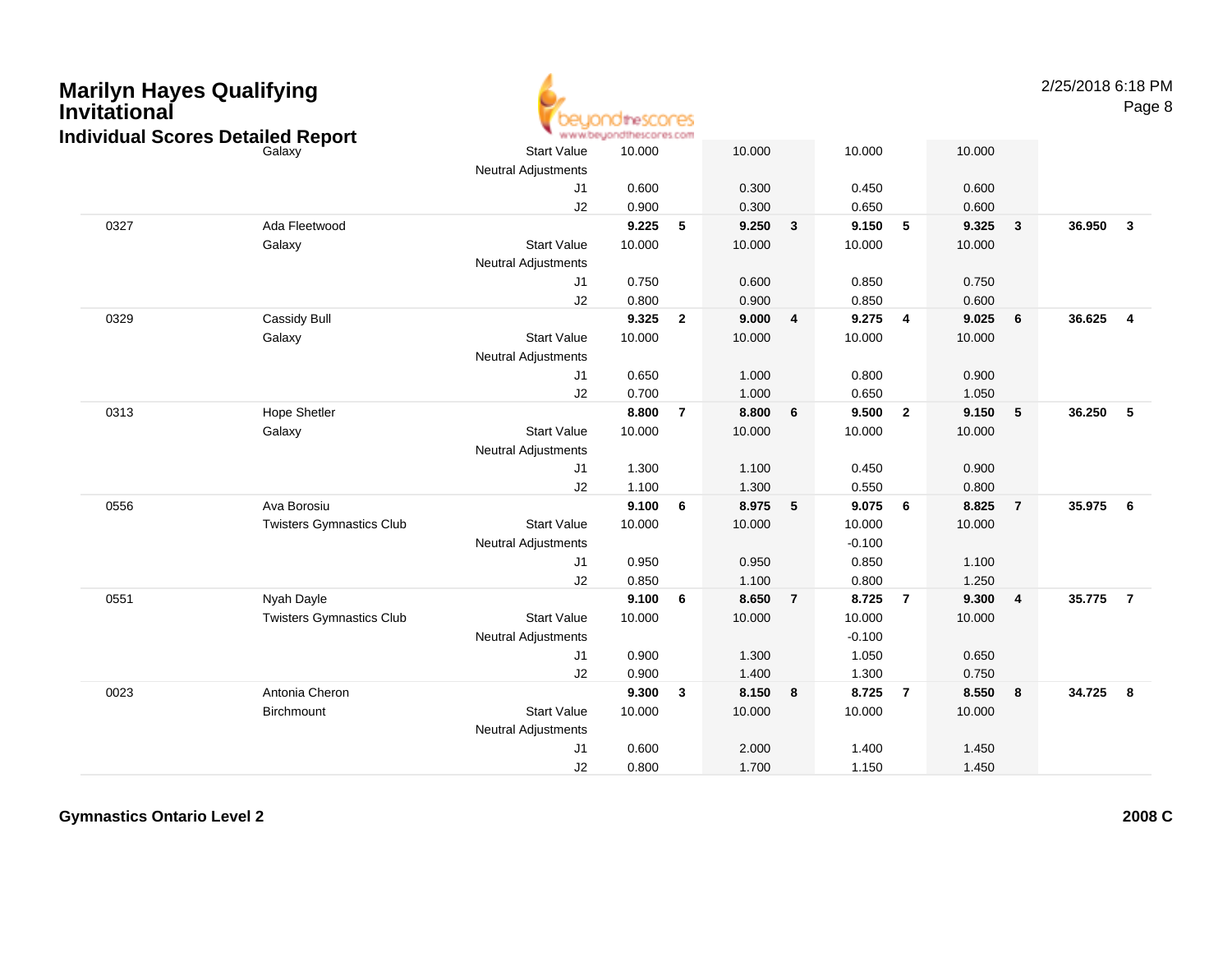| <b>Marilyn Hayes Qualifying</b><br><b>Invitational</b><br><b>Individual Scores Detailed Report</b> |                               |                                                  | <b>IOtheSCOPES</b><br>www.beyondthescores.com |                          |           |                |           |                         |           |                | 2/25/2018 6:18 PM | Page 9                  |  |
|----------------------------------------------------------------------------------------------------|-------------------------------|--------------------------------------------------|-----------------------------------------------|--------------------------|-----------|----------------|-----------|-------------------------|-----------|----------------|-------------------|-------------------------|--|
| League ID<br>ID                                                                                    | <b>Name</b>                   |                                                  | <b>VT</b>                                     | #                        | <b>UB</b> | #              | <b>BB</b> | #                       | <b>FX</b> | #              | AA                | #                       |  |
| 0585                                                                                               | Audrey Maxwell                |                                                  | 9.300                                         | $\overline{\mathbf{1}}$  | 8.950     | $\overline{2}$ | 9.600     | $\overline{1}$          | 9.350     | $\mathbf{1}$   | 37.200            | $\overline{\mathbf{1}}$ |  |
|                                                                                                    | <b>Ultimate Gymnastics</b>    | <b>Start Value</b><br><b>Neutral Adjustments</b> | 10.000                                        |                          | 10.000    |                | 10.000    |                         | 10.000    |                |                   |                         |  |
|                                                                                                    |                               | J1                                               | 0.600                                         |                          | 0.900     |                | 0.350     |                         | 0.600     |                |                   |                         |  |
|                                                                                                    |                               | J2                                               | 0.800                                         |                          | 1.200     |                | 0.450     |                         | 0.700     |                |                   |                         |  |
| 0323                                                                                               | Alexandra Morra               |                                                  | 8.850                                         | $-5$                     | 9.600     | $\mathbf{1}$   | 9.400     | $\overline{\mathbf{2}}$ | 9.300     | $\overline{2}$ | 37.150            | $\overline{2}$          |  |
|                                                                                                    | Galaxy                        | <b>Start Value</b><br><b>Neutral Adjustments</b> | 10.000                                        |                          | 10.000    |                | 10.000    |                         | 10.000    |                |                   |                         |  |
|                                                                                                    |                               | J1                                               | 1.000                                         |                          | 0.350     |                | 0.600     |                         | 0.600     |                |                   |                         |  |
|                                                                                                    |                               | J2                                               | 1.300                                         |                          | 0.450     |                | 0.600     |                         | 0.800     |                |                   |                         |  |
| 0325                                                                                               | Delaney Griffin               |                                                  | 8.925                                         | $\overline{\mathbf{4}}$  | 8.875     | 3              | 9.300     | $\mathbf{3}$            | 9.300     | $\overline{2}$ | 36.400            | $\overline{\mathbf{3}}$ |  |
|                                                                                                    | Galaxy                        | <b>Start Value</b><br><b>Neutral Adjustments</b> | 10.000                                        |                          | 10.000    |                | 10.000    |                         | 10.000    |                |                   |                         |  |
|                                                                                                    |                               | J1                                               | 0.950                                         |                          | 1.200     |                | 0.600     |                         | 0.650     |                |                   |                         |  |
|                                                                                                    |                               | J2                                               | 1.200                                         |                          | 1.050     |                | 0.800     |                         | 0.750     |                |                   |                         |  |
| 0707                                                                                               | <b>Margot Keating</b>         |                                                  | 9.300                                         | $\overline{\phantom{0}}$ | 8.800     | $\overline{4}$ | 9.175     | $\overline{\mathbf{4}}$ | 8.950     | 4              | 36.225            | $\overline{4}$          |  |
|                                                                                                    | Gyros Gymnastics              | <b>Start Value</b><br><b>Neutral Adjustments</b> | 10.000                                        |                          | 10.000    |                | 10.000    |                         | 10.000    |                |                   |                         |  |
|                                                                                                    |                               | J1                                               | 0.700                                         |                          | 1.100     |                | 0.900     |                         | 1.000     |                |                   |                         |  |
|                                                                                                    |                               | J2                                               | 0.700                                         |                          | 1.300     |                | 0.750     |                         | 1.100     |                |                   |                         |  |
| 0324                                                                                               | Avery Caruso                  |                                                  | 9.300                                         | $\overline{\phantom{0}}$ | 8.600     | 5              | 9.000     | 6                       | 8.850     | 5              | 35.750            | - 5                     |  |
|                                                                                                    | Galaxy                        | <b>Start Value</b><br><b>Neutral Adjustments</b> | 10.000                                        |                          | 10.000    |                | 10.000    |                         | 10.000    |                |                   |                         |  |
|                                                                                                    |                               | J1                                               | 0.600                                         |                          | 1.300     |                | 1.000     |                         | 1.200     |                |                   |                         |  |
|                                                                                                    |                               | J2                                               | 0.800                                         |                          | 1.500     |                | 1.000     |                         | 1.100     |                |                   |                         |  |
| 0326                                                                                               | Christina Kefalas             |                                                  | 9.000                                         | $\overline{\mathbf{3}}$  | 8.225     | $\overline{7}$ | 9.050     | 5                       | 9.125     | 3              | 35.400            | - 6                     |  |
|                                                                                                    | Galaxy                        | <b>Start Value</b>                               | 10.000                                        |                          | 10.000    |                | 10.000    |                         | 10.000    |                |                   |                         |  |
|                                                                                                    |                               | <b>Neutral Adjustments</b>                       |                                               |                          |           |                |           |                         |           |                |                   |                         |  |
|                                                                                                    |                               | J <sub>1</sub>                                   | 0.900                                         |                          | 1.850     |                | 0.900     |                         | 0.850     |                |                   |                         |  |
|                                                                                                    |                               | J2                                               | 1.100                                         |                          | 1.700     |                | 1.000     |                         | 0.900     |                |                   |                         |  |
| 0894                                                                                               | Naomi Russo                   |                                                  | 9.050                                         | $\overline{\mathbf{2}}$  | 8.500     | 6              | 8.850     | $\overline{7}$          | 8.375     | 6              | 34.775            | $\overline{7}$          |  |
|                                                                                                    | Halton Hills Gymnastic Centre | <b>Start Value</b>                               | 10.000                                        |                          | 10.000    |                | 10.000    |                         | 10.000    |                |                   |                         |  |
|                                                                                                    |                               | Neutral Adjustments                              |                                               |                          |           |                |           |                         |           |                |                   |                         |  |
|                                                                                                    |                               | J1                                               | 0.900                                         |                          | 1.500     |                | 1.000     |                         | 1.700     |                |                   |                         |  |
|                                                                                                    |                               | J2                                               | 1.000                                         |                          | 1.500     |                | 1.300     |                         | 1.550     |                |                   |                         |  |
| 0045                                                                                               | Megan Hepditch                |                                                  | 8.700 6                                       |                          | 7.250     | 8              | 8.725     | $\overline{\mathbf{8}}$ | 8.200     | $\overline{7}$ | 32.875 8          |                         |  |
|                                                                                                    | Birchmount                    | Start Value<br>Neutral Adjustments               | 10.000                                        |                          | 10.000    |                | 10.000    |                         | 10.000    |                |                   |                         |  |
|                                                                                                    |                               | J1                                               | 1.300                                         |                          | 3.000     |                | 1.400     |                         | 1.900     |                |                   |                         |  |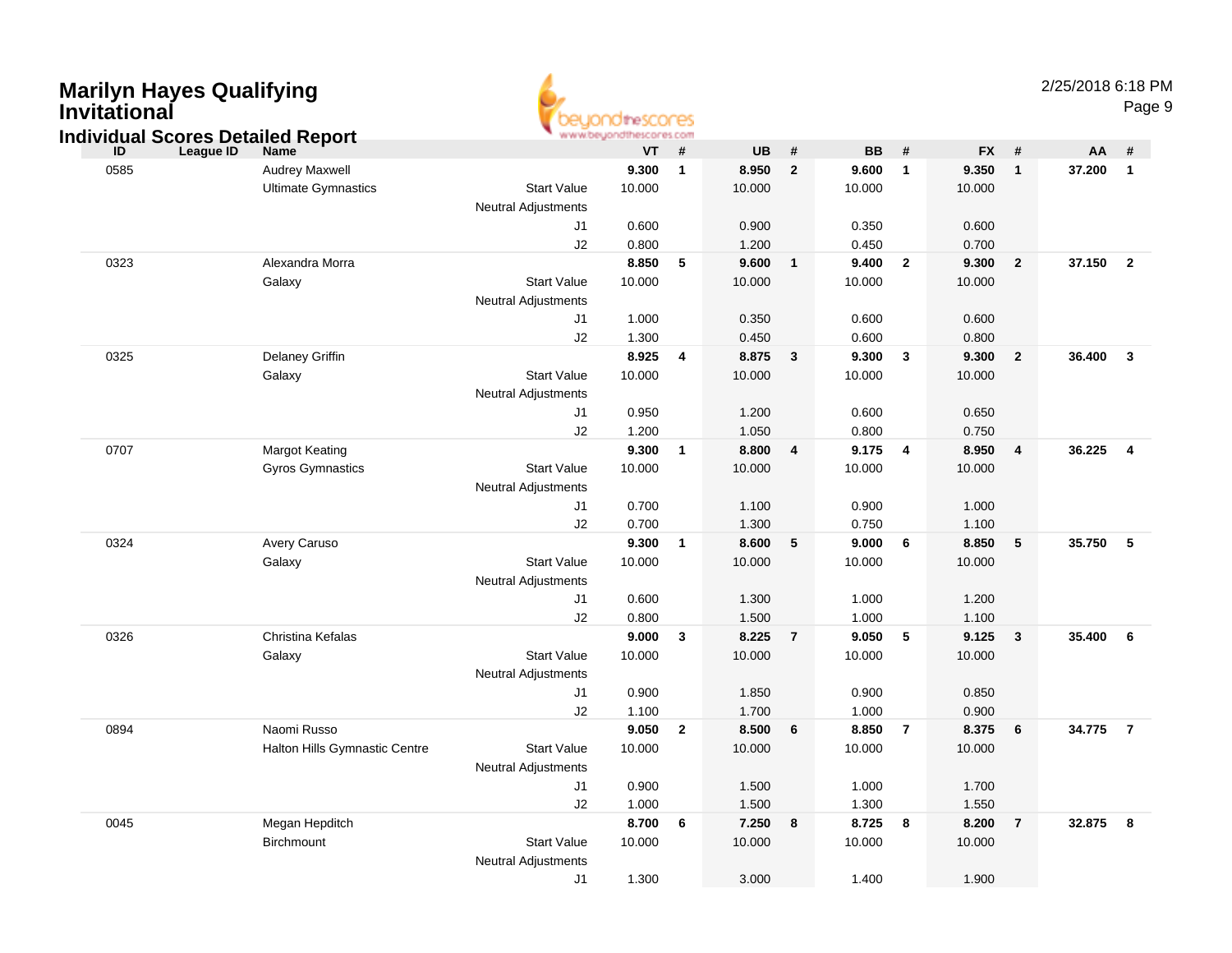

2/25/2018 6:18 PM

Page 10

## **2009 A**

#### **Gymnastics Ontario Level 2**

| ID   | <b>League ID</b> | <b>Name</b>                     |                                                  | <b>VT</b> | #              | <b>UB</b> | #              | <b>BB</b> | #                       | <b>FX</b> | #               | AA     | #              |
|------|------------------|---------------------------------|--------------------------------------------------|-----------|----------------|-----------|----------------|-----------|-------------------------|-----------|-----------------|--------|----------------|
| 0825 |                  | Selah Gowing                    |                                                  | 9.400     | $\mathbf{1}$   | 9.175     | $\mathbf{3}$   | 9.250     | 3                       | 9.250     | $\overline{2}$  | 37.075 | $\overline{1}$ |
|      |                  | <b>Twisters Gymnastics Club</b> | <b>Start Value</b>                               | 10.000    |                | 10.000    |                | 10.000    |                         | 10.000    |                 |        |                |
|      |                  |                                 | Neutral Adjustments                              |           |                |           |                |           |                         |           |                 |        |                |
|      |                  |                                 | J1                                               | 0.600     |                | 0.950     |                | 0.850     |                         | 0.800     |                 |        |                |
|      |                  |                                 | J2                                               | 0.600     |                | 0.700     |                | 0.650     |                         | 0.700     |                 |        |                |
| 0041 |                  | Alexandra Smilis                |                                                  | 9.250     | $\overline{4}$ | 9.250     | $\overline{2}$ | 9.200     | $\overline{4}$          | 9.325     | $\mathbf{1}$    | 37.025 | $\overline{2}$ |
|      |                  | <b>Birchmount</b>               | <b>Start Value</b>                               | 10.000    |                | 10.000    |                | 10.000    |                         | 10.000    |                 |        |                |
|      |                  |                                 | <b>Neutral Adjustments</b>                       |           |                |           |                |           |                         |           |                 |        |                |
|      |                  |                                 | J1                                               | 0.850     |                | 0.650     |                | 0.900     |                         | 0.650     |                 |        |                |
|      |                  |                                 | J2                                               | 0.650     |                | 0.850     |                | 0.700     |                         | 0.700     |                 |        |                |
| 0730 |                  | Leora Lefton                    |                                                  | 9.325     | $\mathbf{3}$   | 9.300     | $\overline{1}$ | 9.025     | 6                       | 9.125     | $\overline{4}$  | 36.775 | $\overline{3}$ |
|      |                  | <b>Gyros Gymnastics</b>         | <b>Start Value</b>                               | 10.000    |                | 10.000    |                | 10.000    |                         | 10.000    |                 |        |                |
|      |                  |                                 | <b>Neutral Adjustments</b>                       |           |                |           |                |           |                         |           |                 |        |                |
|      |                  |                                 | J1                                               | 0.750     |                | 0.700     |                | 0.950     |                         | 0.950     |                 |        |                |
|      |                  |                                 | J2                                               | 0.600     |                | 0.700     |                | 1.000     |                         | 0.800     |                 |        |                |
| 0430 |                  | Natalie Duncan                  |                                                  | 9.325     | 3              | 8.875     | $-5$           | 9.275     | $\overline{\mathbf{2}}$ | 9.225     | 3               | 36.700 | $\overline{4}$ |
|      |                  | Infinity Gymnastics Centre      | <b>Start Value</b>                               | 10.000    |                | 10.000    |                | 10.000    |                         | 10.000    |                 |        |                |
|      |                  |                                 | <b>Neutral Adjustments</b>                       |           |                |           |                | $-0.200$  |                         |           |                 |        |                |
|      |                  |                                 | J1                                               | 0.600     |                | 1.150     |                | 0.500     |                         | 0.850     |                 |        |                |
|      |                  |                                 | J2                                               | 0.750     |                | 1.100     |                | 0.550     |                         | 0.700     |                 |        |                |
| 0723 |                  | Ava Freiheit                    |                                                  | 9.400     | $\mathbf{1}$   | 8.900     | $\overline{4}$ | 9.475     | $\mathbf{1}$            | 8.925     | $\overline{7}$  | 36.700 | $\overline{4}$ |
|      |                  | <b>Gyros Gymnastics</b>         | <b>Start Value</b><br><b>Neutral Adjustments</b> | 10.000    |                | 10.000    |                | 10.000    |                         | 10.000    |                 |        |                |
|      |                  |                                 | J1                                               | 0.600     |                | 1.000     |                | 0.500     |                         | 1.000     |                 |        |                |
|      |                  |                                 | J2                                               | 0.600     |                | 1.200     |                | 0.550     |                         | 1.150     |                 |        |                |
| 0489 |                  | Madison Campbell                |                                                  | 9.350     | $\mathbf{2}$   | 8.800     | 6              | 9.100     | 5                       | 9.100     | $5\phantom{.0}$ | 36.350 | 5              |
|      |                  | <b>Twisters Gymnastics Club</b> | <b>Start Value</b>                               | 10.000    |                | 10.000    |                | 10.000    |                         | 10.000    |                 |        |                |
|      |                  |                                 | <b>Neutral Adjustments</b>                       |           |                |           |                |           |                         |           |                 |        |                |
|      |                  |                                 | J1                                               | 0.700     |                | 1.200     |                | 1.000     |                         | 0.800     |                 |        |                |
|      |                  |                                 | J2                                               | 0.600     |                | 1.200     |                | 0.800     |                         | 1.000     |                 |        |                |
| 0013 |                  | Alyssa Tozman                   |                                                  | 8.850     | 5              | 8.350     | 8              | 9.100     | 5                       | 8.975     | 6               | 35.275 | 6              |
|      |                  | Birchmount                      | <b>Start Value</b>                               | 10.000    |                | 10.000    |                | 10.000    |                         | 10.000    |                 |        |                |
|      |                  |                                 | <b>Neutral Adjustments</b>                       |           |                |           |                |           |                         |           |                 |        |                |
|      |                  |                                 | J <sub>1</sub>                                   | 1.200     |                | 1.800     |                | 0.900     |                         | 0.950     |                 |        |                |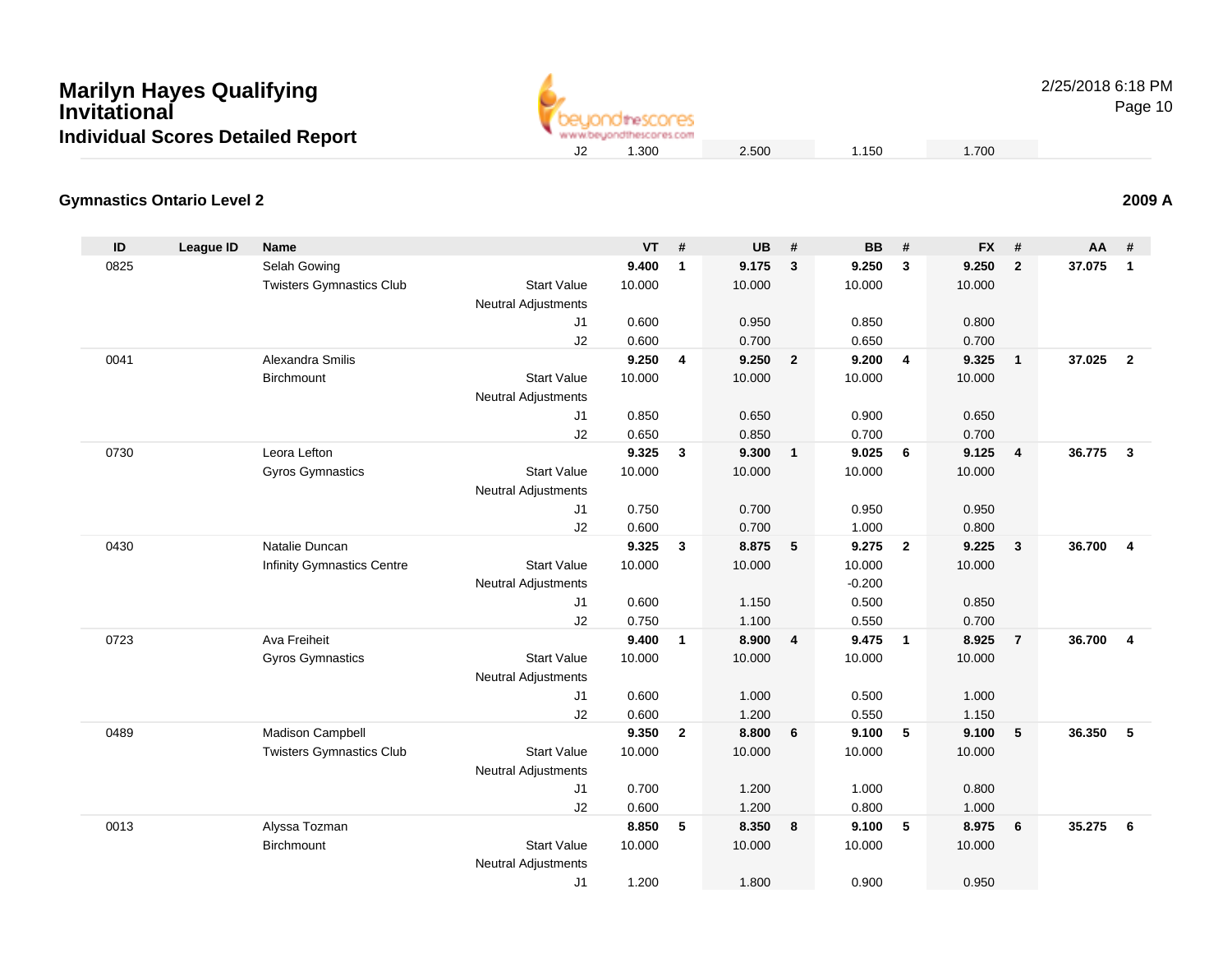

2/25/2018 6:18 PM

Page 11

|      | <u>alviadal 900100 Dotalioa Ropolt</u> | J2                         | 1.100  |   | 1.500   |                | 0.900  |                | 1.100   |                |          |                |
|------|----------------------------------------|----------------------------|--------|---|---------|----------------|--------|----------------|---------|----------------|----------|----------------|
| 0054 | Abigail Dupuis                         |                            | 9.400  |   | 8.150 9 |                | 9.275  | $\overline{2}$ | 8.425 8 |                | 35.250   | $\overline{7}$ |
|      | Birchmount                             | <b>Start Value</b>         | 10.000 |   | 10.000  |                | 10.000 |                | 10.000  |                |          |                |
|      |                                        | <b>Neutral Adjustments</b> |        |   |         |                |        |                |         |                |          |                |
|      |                                        | J <sub>1</sub>             | 0.600  |   | 1.800   |                | 0.650  |                | 1.650   |                |          |                |
|      |                                        | J2                         | 0.600  |   | 1.900   |                | 0.800  |                | 1.500   |                |          |                |
| 0044 | Raychel Johnson-Kam                    |                            | 9.250  | 4 | 7.950   | 10             | 8.450  | -8             | 9.125   | $\overline{4}$ | 34.775 8 |                |
|      | Birchmount                             | <b>Start Value</b>         | 10.000 |   | 10.000  |                | 10.000 |                | 10.000  |                |          |                |
|      |                                        | <b>Neutral Adjustments</b> |        |   |         |                |        |                |         |                |          |                |
|      |                                        | J <sub>1</sub>             | 0.800  |   | 2.100   |                | 1.450  |                | 0.950   |                |          |                |
|      |                                        | J2                         | 0.700  |   | 2.000   |                | 1.650  |                | 0.800   |                |          |                |
| 0056 | Jasmine Prowse                         |                            | 8.850  | 5 | 8.400   | $\overline{7}$ | 8.775  | $\overline{7}$ | 8.275 9 |                | 34.300 9 |                |
|      | Birchmount                             | <b>Start Value</b>         | 10.000 |   | 10.000  |                | 10.000 |                | 10.000  |                |          |                |
|      |                                        | <b>Neutral Adjustments</b> |        |   |         |                |        |                |         |                |          |                |
|      |                                        | J1                         | 1.200  |   | 1.700   |                | 1.300  |                | 1.800   |                |          |                |
|      |                                        | J2                         | 1.100  |   | 1.500   |                | 1.150  |                | 1.650   |                |          |                |

#### **Gymnastics Ontario Level 2**

**ID League ID Name VT # UB # BB # FX # AA #** 0101 Arwyn Cameron **9.425 <sup>1</sup> 9.475 <sup>1</sup> 9.400 <sup>1</sup> 9.025 <sup>4</sup> 37.325 <sup>1</sup>** Shenderey Gymnastics Centre Start Value 10.000 10.000 10.000 10.000 Neutral Adjustments J1 0.500 0.400 0.650 0.900 J2 0.650 0.650 0.550 1.050 0097 Imana Vellathottam **9.050 <sup>5</sup> 9.300 <sup>3</sup> 9.375 <sup>2</sup> 9.400 <sup>2</sup> 37.125 <sup>2</sup>** Shenderey Gymnastics Centre Start Value 10.000 10.000 10.000 10.000 Neutral Adjustments J1 0.900 0.850 0.650 0.500 J2 1.000 0.550 0.600 0.700 0110 Caitlin Reel **9.200 <sup>3</sup> 9.200 <sup>4</sup> 9.100 <sup>3</sup> 9.475 <sup>1</sup> 36.975 <sup>3</sup>** Shenderey Gymnastics Centre Start Value 10.000 10.000 10.000 10.000 Neutral Adjustments J1 0.800 0.800 0.900 0.550 J2 0.800 0.800 0.900 0.500 0085 Sally Yeo **9.350 <sup>2</sup> 9.400 <sup>2</sup> 8.950 <sup>6</sup> 9.175 <sup>3</sup> 36.875 <sup>4</sup>** Shenderey Gymnastics Centre Start Value 10.000 10.000 10.000 10.000 Neutral Adjustments J10.700 0.600 0.900 0.800

**2009 B**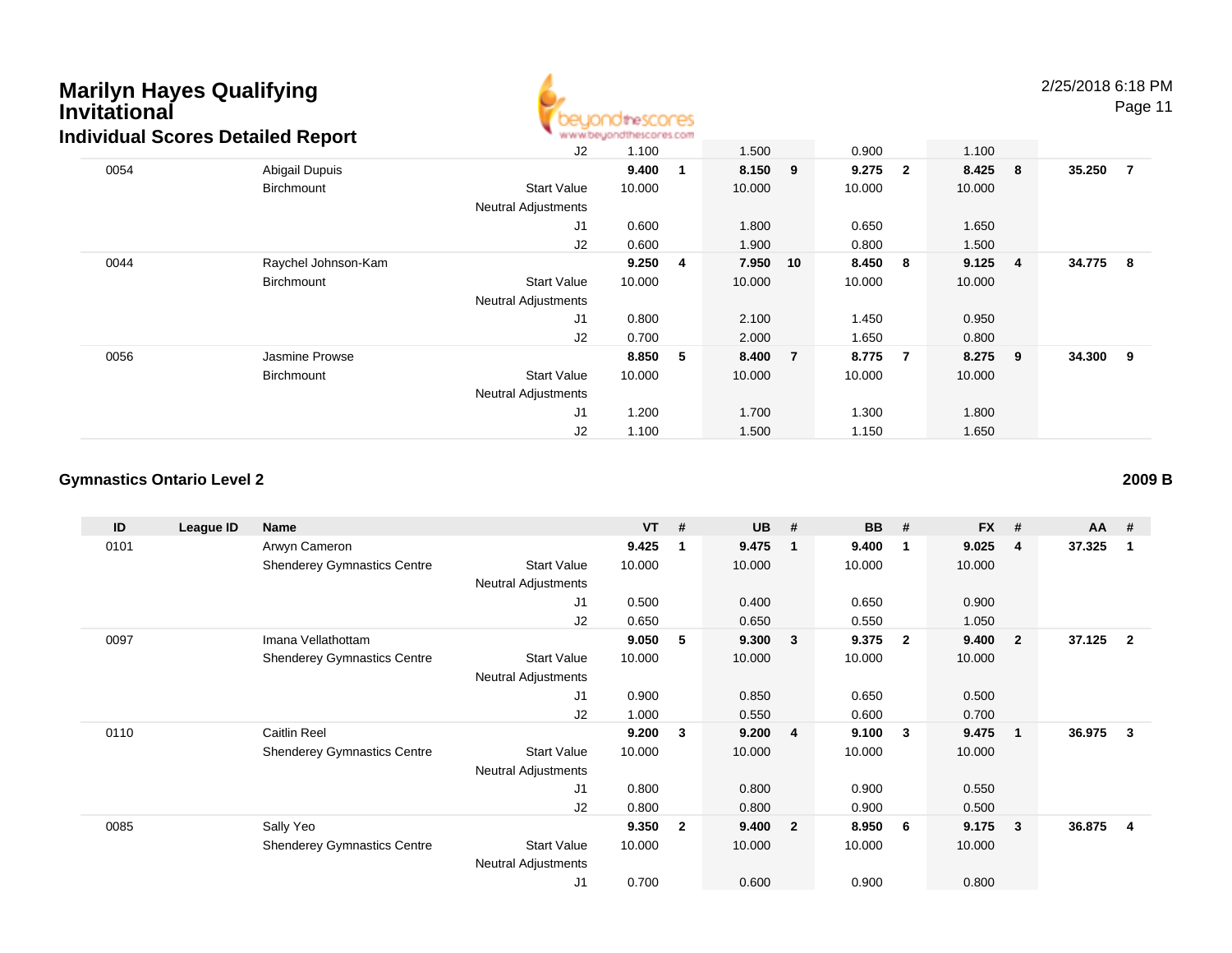

Page 12

|      | $18881$ $000100$ $001001$ $10001$ | J2                         | 0.600  |                | 0.600  |                | 1.200    |                | 0.850  |                |        |                         |
|------|-----------------------------------|----------------------------|--------|----------------|--------|----------------|----------|----------------|--------|----------------|--------|-------------------------|
| 0434 | Carley Hussey                     |                            | 9.100  | 4              | 9.025  | 5              | 9.375    | $\mathbf{2}$   | 8.850  | 5              | 36.350 | - 5                     |
|      | Infinity Gymnastics Centre        | <b>Start Value</b>         | 10.000 |                | 10.000 |                | 10.000   |                | 10.000 |                |        |                         |
|      |                                   | <b>Neutral Adjustments</b> |        |                |        |                |          |                |        |                |        |                         |
|      |                                   | J1                         | 0.800  |                | 1.100  |                | 0.700    |                | 1.150  |                |        |                         |
|      |                                   | J2                         | 1.000  |                | 0.850  |                | 0.550    |                | 1.150  |                |        |                         |
| 0547 | Abbygale Groves                   |                            | 9.200  | 3              | 8.250  | $\overline{7}$ | 9.100    | $\mathbf{3}$   | 9.025  | $\overline{4}$ | 35.575 | 6                       |
|      | <b>Twisters Gymnastics Club</b>   | <b>Start Value</b>         | 10.000 |                | 10.000 |                | 10.000   |                | 10.000 |                |        |                         |
|      |                                   | Neutral Adjustments        |        |                |        |                |          |                |        |                |        |                         |
|      |                                   | J1                         | 0.700  |                | 1.800  |                | 0.900    |                | 0.950  |                |        |                         |
|      |                                   | J2                         | 0.900  |                | 1.700  |                | 0.900    |                | 1.000  |                |        |                         |
| 0038 | Ella Phillips                     |                            | 9.050  | 5              | 8.975  | 6              | 8.975    | 5              | 8.350  | $\overline{7}$ | 35.350 | $\overline{7}$          |
|      | Birchmount                        | <b>Start Value</b>         | 10.000 |                | 10.000 |                | 10.000   |                | 10.000 |                |        |                         |
|      |                                   | Neutral Adjustments        |        |                |        |                |          |                |        |                |        |                         |
|      |                                   | J1                         | 0.900  |                | 0.950  |                | 1.200    |                | 1.800  |                |        |                         |
|      |                                   | J2                         | 1.000  |                | 1.100  |                | 0.850    |                | 1.500  |                |        |                         |
| 0059 | Emma Caldwell                     |                            | 8.750  | $\overline{7}$ | 7.700  | 8              | 9.075    | 4              | 8.375  | 6              | 33.900 | $\overline{\mathbf{8}}$ |
|      | Birchmount                        | <b>Start Value</b>         | 10.000 |                | 10.000 |                | 10.000   |                | 10.000 |                |        |                         |
|      |                                   | Neutral Adjustments        |        |                |        |                | $-0.100$ |                |        |                |        |                         |
|      |                                   | J1                         | 1.300  |                | 2.200  |                | 0.800    |                | 1.550  |                |        |                         |
|      |                                   | J2                         | 1.200  |                | 2.400  |                | 0.850    |                | 1.700  |                |        |                         |
| 0893 | Seyi Ilori                        |                            | 9.025  | 6              | 7.400  | 9              | 8.625    | $\overline{7}$ | 7.800  | 8              | 32.850 | 9                       |
|      | Halton Hills Gymnastic Centre     | <b>Start Value</b>         | 10.000 |                | 10.000 |                | 10.000   |                | 10.000 |                |        |                         |
|      |                                   | Neutral Adjustments        |        |                |        |                |          |                |        |                |        |                         |
|      |                                   | J <sub>1</sub>             | 0.950  |                | 2.500  |                | 1.450    |                | 2.400  |                |        |                         |
|      |                                   | J2                         | 1.000  |                | 2.700  |                | 1.300    |                | 2.000  |                |        |                         |

#### **Gymnastics Ontario Level 2**

| ID   | League ID | <b>Name</b>                       |                            | $VT$ # |    | $UB$ #    | <b>BB</b> | #                       | <b>FX</b> | #  | <b>AA</b> | -# |
|------|-----------|-----------------------------------|----------------------------|--------|----|-----------|-----------|-------------------------|-----------|----|-----------|----|
| 0015 |           | Sydney Lee                        |                            | 9.275  |    | 9.300     | 9.200     | $\overline{\mathbf{2}}$ | 9.325     |    | 37.100    |    |
|      |           | Birchmount                        | <b>Start Value</b>         | 10.000 |    | 10.000    | 10.000    |                         | 10.000    |    |           |    |
|      |           |                                   | <b>Neutral Adjustments</b> |        |    |           |           |                         |           |    |           |    |
|      |           |                                   | J1                         | 0.750  |    | 0.600     | 0.800     |                         | 0.600     |    |           |    |
|      |           |                                   | J2                         | 0.700  |    | 0.800     | 0.800     |                         | 0.750     |    |           |    |
| 0443 |           | Katie Smith                       |                            | 9.050  | -4 | $9.225$ 2 | 9.375     |                         | 8.775     | -5 | 36.425    | -2 |
|      |           | <b>Infinity Gymnastics Centre</b> | <b>Start Value</b>         | 10.000 |    | 10.000    | 10.000    |                         | 10.000    |    |           |    |
|      |           |                                   | <b>Neutral Adjustments</b> |        |    |           | $-0.100$  |                         |           |    |           |    |
|      |           |                                   | J1                         | 1.000  |    | 0.750     | 0.450     |                         | 1.150     |    |           |    |

**2009 C**